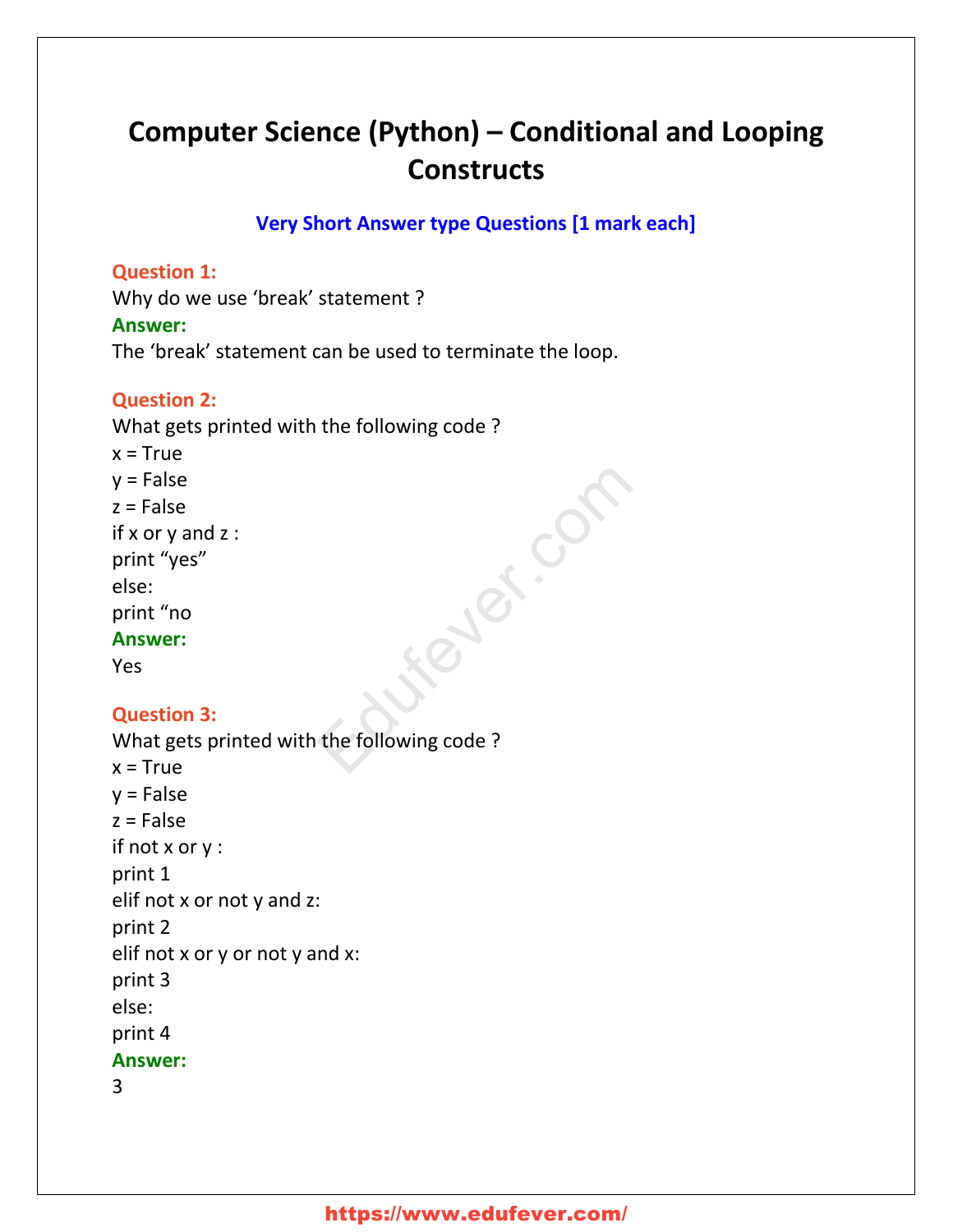# **Question 4:**

What gets printed with given code ? f = None for i in range (5): with open("data.txt", "w") as f: if  $i > 2$ : break print f.closed **Answer:**

**True** 

# **Question 5:**

Which numbers are printed? for i in range(2): print i for i in range(4,6): print i **Answer:** 0,1,4, 5

# **Question 6:**

```
What gets printed?
import re
sum = 0pattern = 'back'
if re.match(pattern, 'backup.txt'):
sum + = 1if re.match(pattern, 'text.back'):
sum + 2if re.search(pattern, 'backup.txt'):
sum + 24if re.search(pattern, 'text.back'):
sum + = 8print sum
Answer:
                           Stever.com
```
### 13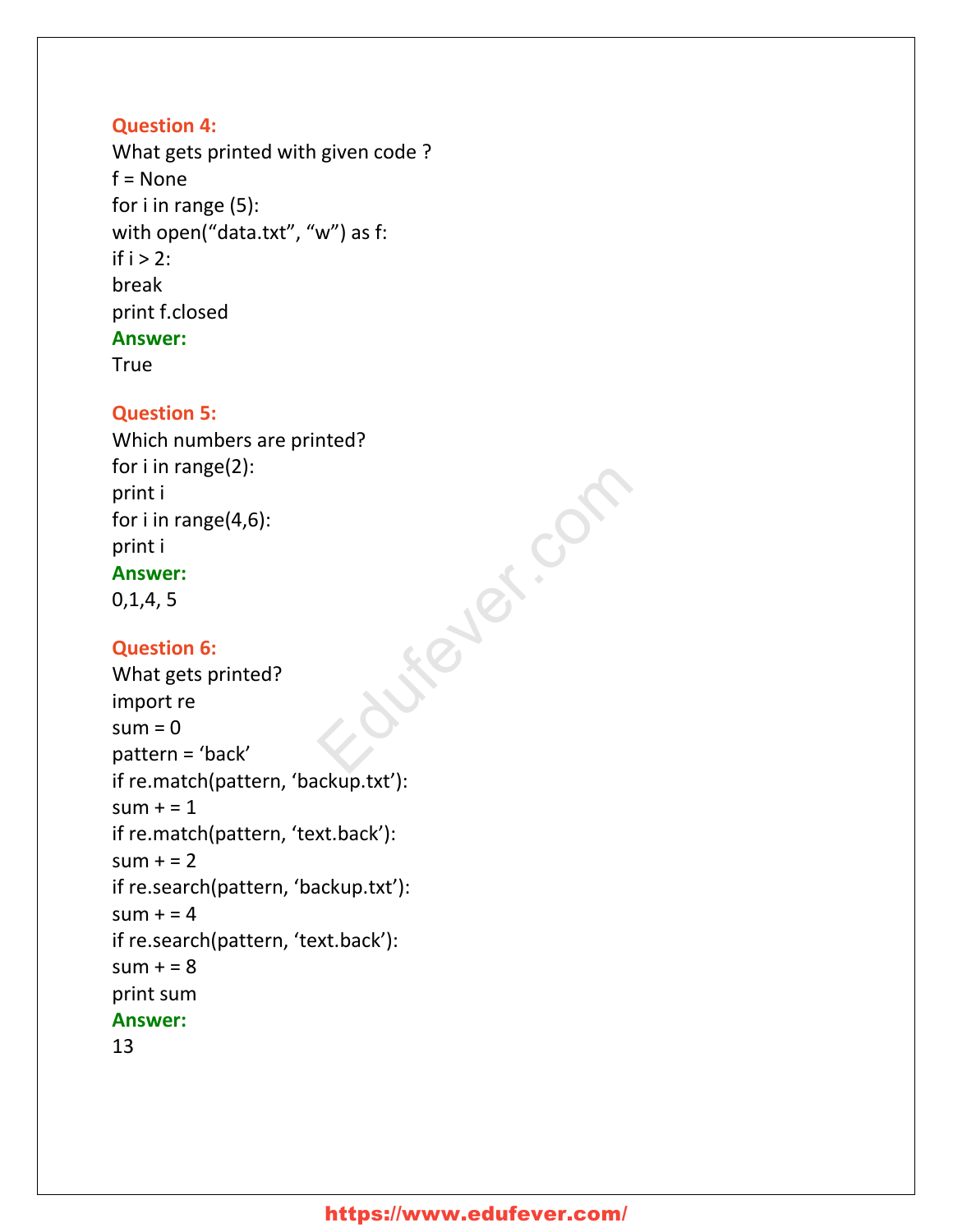# **Question 7:**

Write the syntax of an 'if statement1 in Python programming language **Answer:**

if expression : statement(s)

# **Question 8:**

Write the syntax of an if…..else statement in Python programming language **Answer:**

if expression: statement(s) else: statement(s)

# **Question 9:**

Write the output #!/usr/bin/python var =100 if(var==100): print "Value of expression is 100" print "Good bye! ever.com

### **Answer:**

Value of expression is 100 Good bye

# **Question 10:**

Define while loops.

# **Answer:**

A while loop statement in Python programming language repeatedly executes a target statement as long as a given condition is true.

# **Question 11:**

Write the syntax of a while loop.

### **Answer:**

The syntax of a while loop in Python programming language is : while expression : statement(s)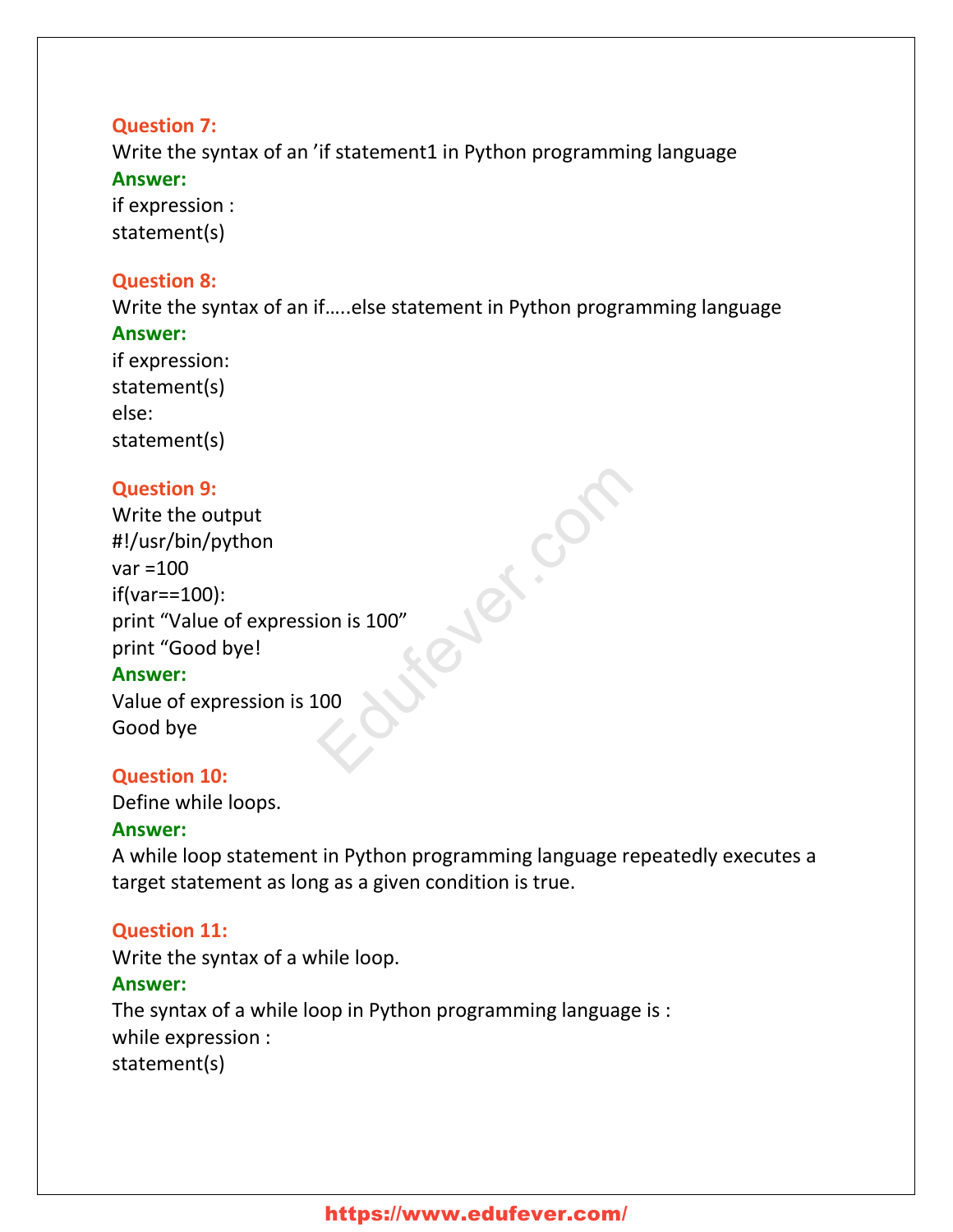### **Question 12:**

What happened when the condition of while loop becomes false ? **Answer:**

When the condition becomes false, program control passes to the line immediately following the loop.

### **Question 13:**

Write the syntax of a for loop. **Answer:** The syntax of a for loop look is as follows: for iterating\_var in sequence : statements(s)

### **Question 14:**

What do you mean by "continue statement" ? **Answer:**

It causes the loop to skip the remainder of its body and immediately retest its condition prior to reiterating. Continue statement"?<br>
Equipment of its body and immerating.<br>
Equipment of its body and immerating.<br>
Equipment of the assement is received to execute.<br>
The command or code to execute.

### **Question 15:**

What do you mean by "pass statement" ?

#### **Answer:**

The pass statement in Python is used when a statement is required syntactically but you do not want any command or code to execute.

### **Question 16:**

Write the syntax of "break" statement.

#### **Answer:**

The syntax for a break statement in Python is as follows : break

### **Question 17:**

Does Python support "switch" statements?

### **Answer:**

No, Python does not currently support switch or case statements as in other languages.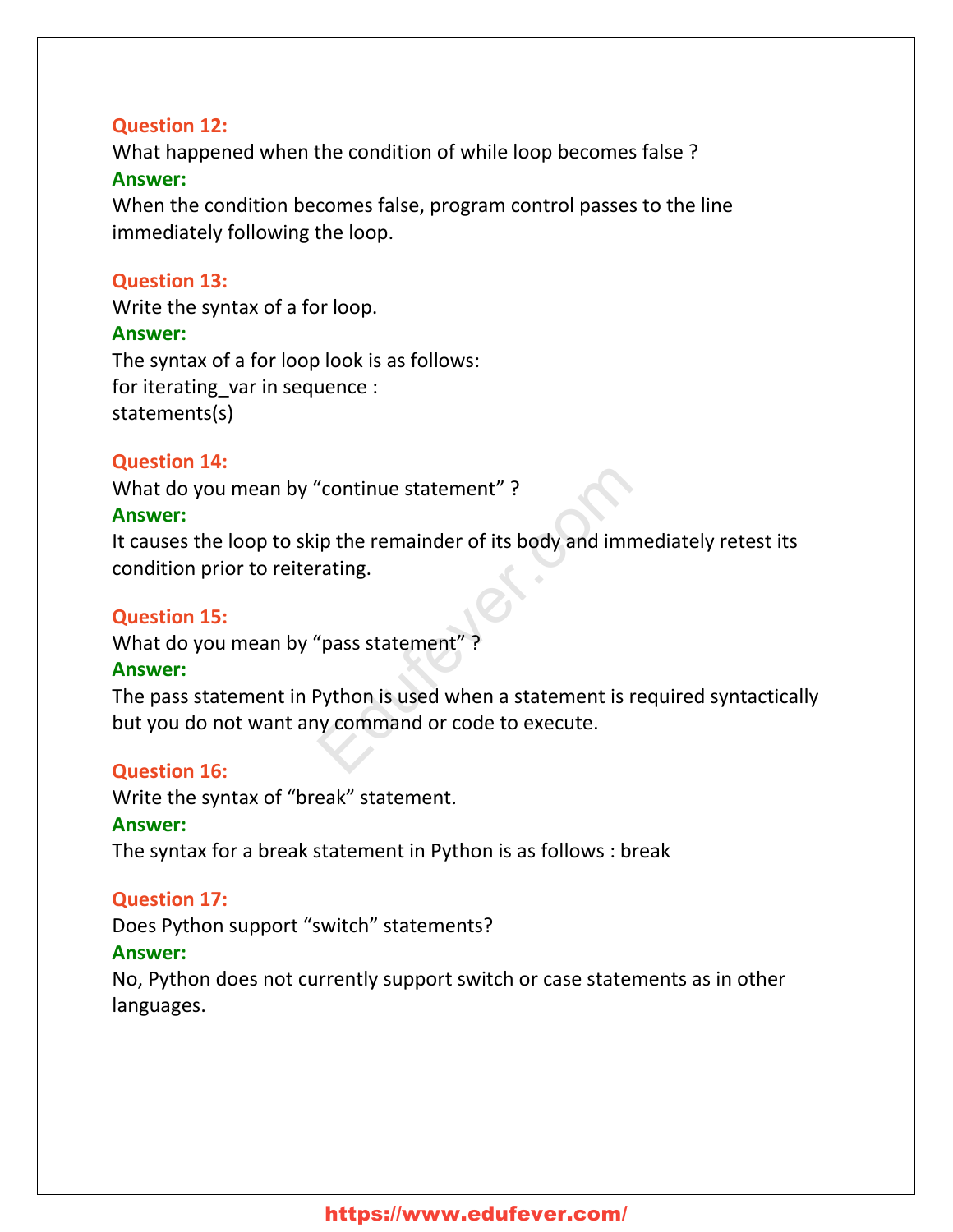# **Short Answer type Questions [2 mark each]**

### **Question 1:**

What is a statement ? What is the significance of an empty statement ? **Answer:**

A statement is an instruction given to the computer to perform any kind of action. An empty statement is useful in situations where the code requires a statement but does not require logic. To fill these two requirements simultaneously, empty statement is used. Python offers 'pass' statement as an empty statement.

#### **Question 2:**

What is the difference between determinable loop and non-determinable loop ? **Answer:**

The 'for loop' can be labelled as 'determinable

Ans. Value of expression is 100 Good bye!

loop' as number of its iterations can be determined before-hand as the size of the sequence, it is operating upon.

The 'while loop' can be 'non-determined loop' as its number of iterations cannot be determined before-hand. Its iterations depend upon the result of a testcondition, which cannot be determined before-hand. Edufever.com

### **Question 3:**

What are the two types of else clause in Python ? Ans. The two types of Python else clauses are :

#### **Answer:**

(i) else in an if statement

(ii) else in a loop statement

The else clause of an if statement is executed when the condition of the if statement results into false.

The else clause of a loop is executed when the loop is terminating normally i.e. when its test-condition has gone false for a while loop or when the for loop has executed the last value in sequence.

#### **Question 4:**

Explain nested if…. else.

### **Answer:**

There may be a situation when you want to check for another condition after a condition resolves to true. In such a situation, you can use the nested if construct.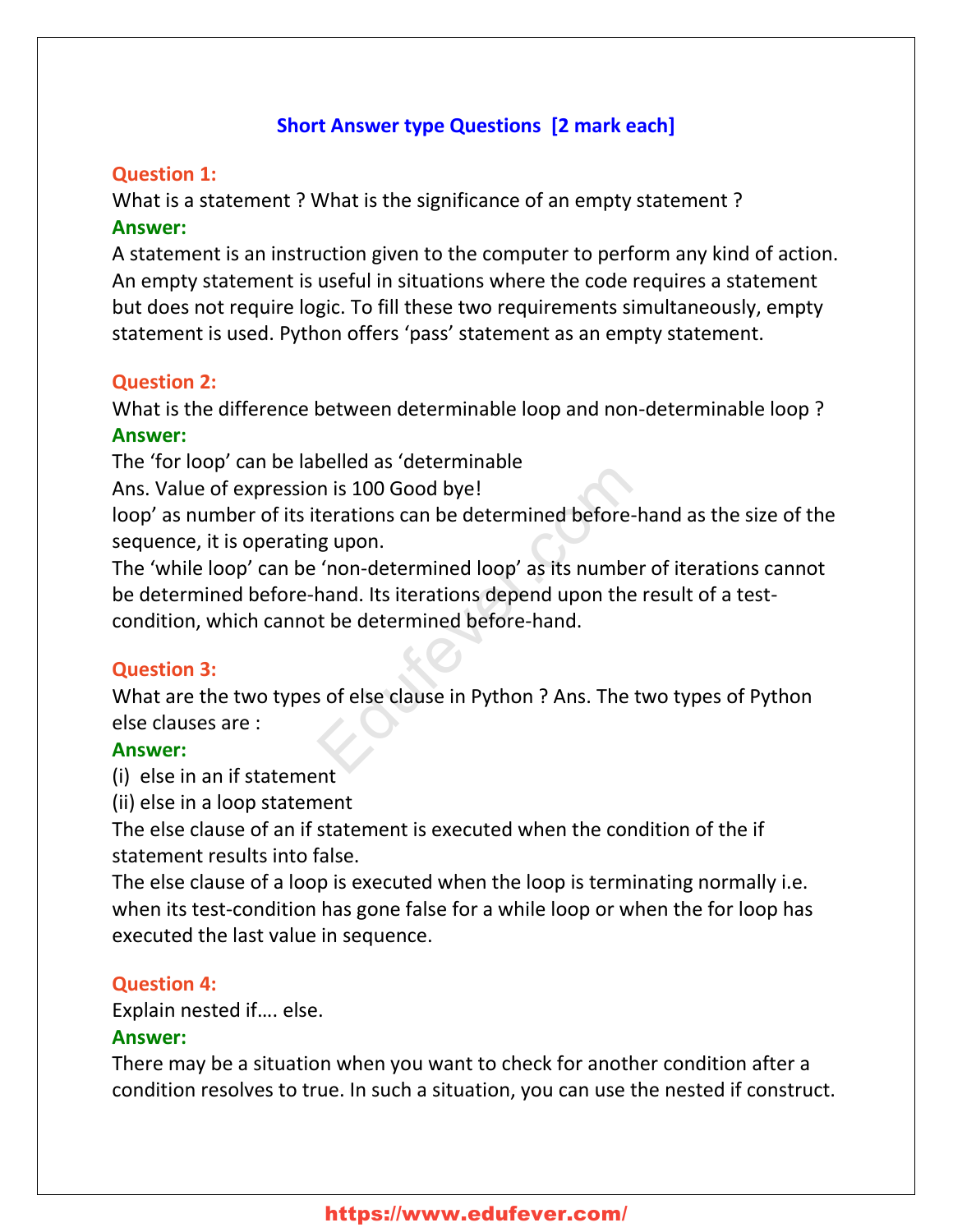In a nested if construct, you can have an if…elif…else construct inside another if…elif… else construct

#### **Question 5:**

Write the syntax of a for loop and also given an example.

#### **Answer:**

The syntax of a for loop looks as follows : for iterating var in sequence: statements(s) Example : for i in range (4): print i output : 0 1 2 3

### **Question 6:**

What do you mean by "for loop" ?

### **Answer:**

A for loop is à Python statement which repeats a group of statements a specified number of times. You can use any object (such as strings, arrays, lists, tuples, diet and so on) in a for loop in Python. The Hatement which repeats a group of statement which repeats a group of statement<br>in Python.<br>Parts<br>that securities if the conditional exponential parafalse value.

#### **Question 7:**

Explain If…else statements

### **Answer:**

If…else statements

An else statement can be combined with an if statement. An else statement contains the block of code that executes if the conditional expression in the if statement resolves to 0 or a false value.

The else statement is an optional statement and there could be at most only one else statement following if

Syntax:

The syntax of the if…else statement is :

if expression :

statement(s)

else:

statement(s)

# **Question 8:**

What do you mean by decision making ? **Answer:**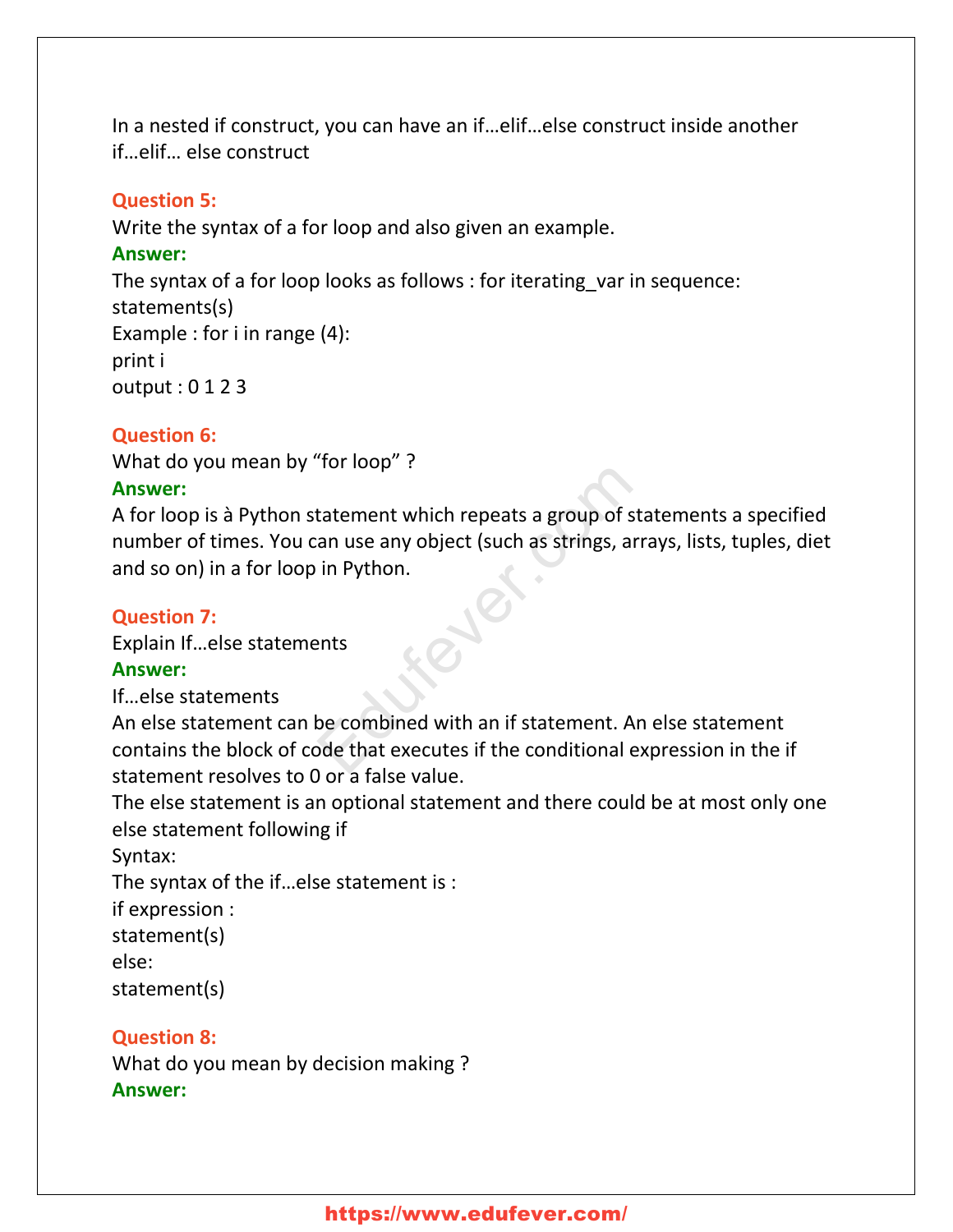Structures require that the programmer specify one or more conditions to be evaluated or tested by the program, along with a statement or statements to be executed if the condition is determined to be- true, and optionally, other statements to be executed if the condition is determined to be false.

### **Question 9:**

Create a function addNumbers(x) that takes a number as an argument and adds all the integers between 1 and the number (inclusive) and returns the total number.

### **Answer:**

```
def add Numbers (num):
total = 0i = 1while i < = num:
total + = ii + = 1return total
```
# **Question 10:**

Create a function addNumbers(start, end) that adds all the integers between the start and end value (inclusive) and returns the total sum. umbers(start, end) that adds all the in-<br>clusive) and returns the total sum.<br>end):

### **Answer:**

```
def addNumbers(start, end):
total = 0i = start
while start \leq = end:
total + = startstart + = 1return total
```
# **Question 11:**

Create a function countPages(x) that takes the number of pages of a book as an argument and counts the number of times the digit '1' appears in the page number.

### **Answer:**

def countPages(num):  $total = 0$  $i = 1$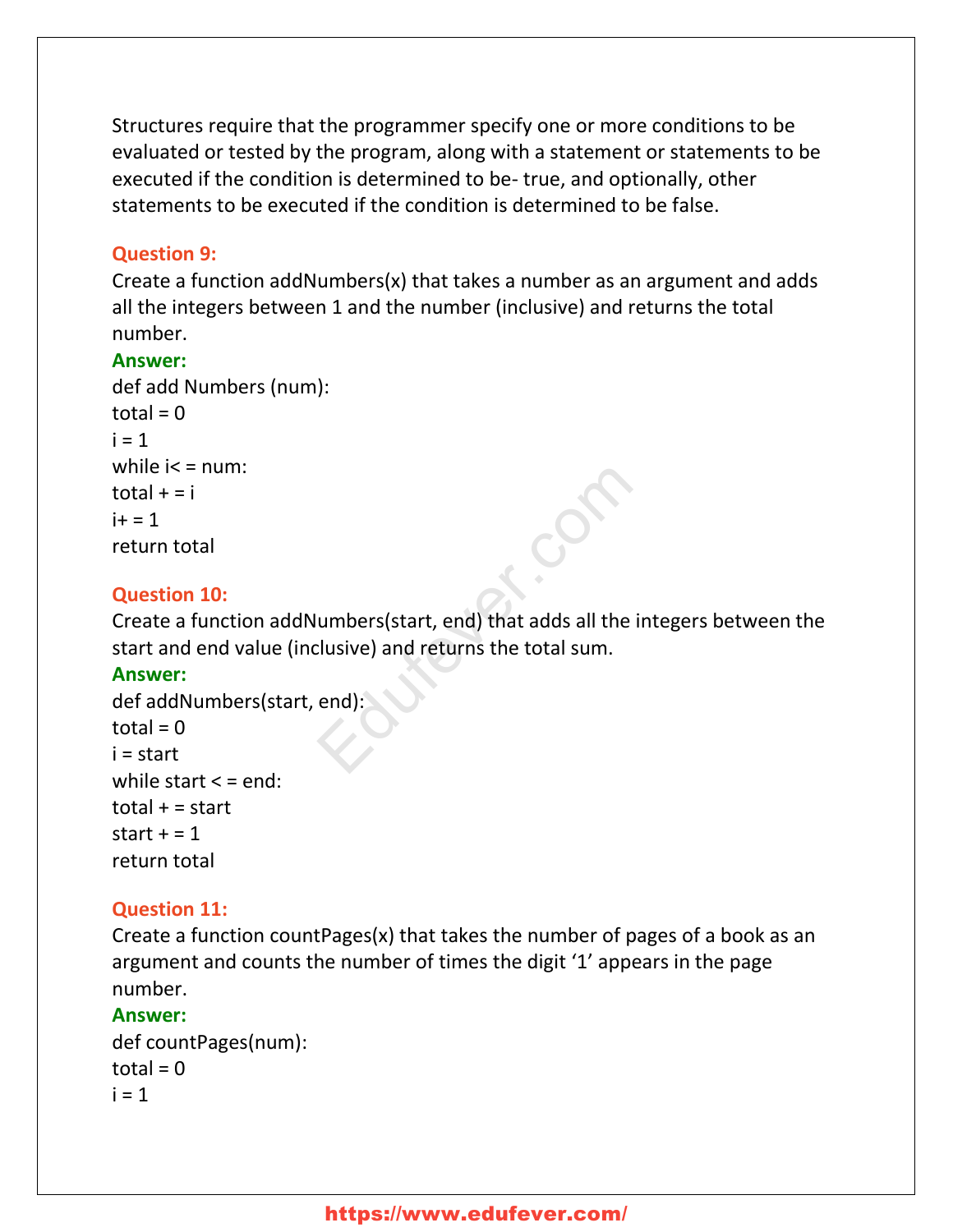```
while i<=num:
page_no = str(i)total + = page\_no.count('1')i+ = 1return total
```
# **Question 12:**

Which of the following does not produce the same output?

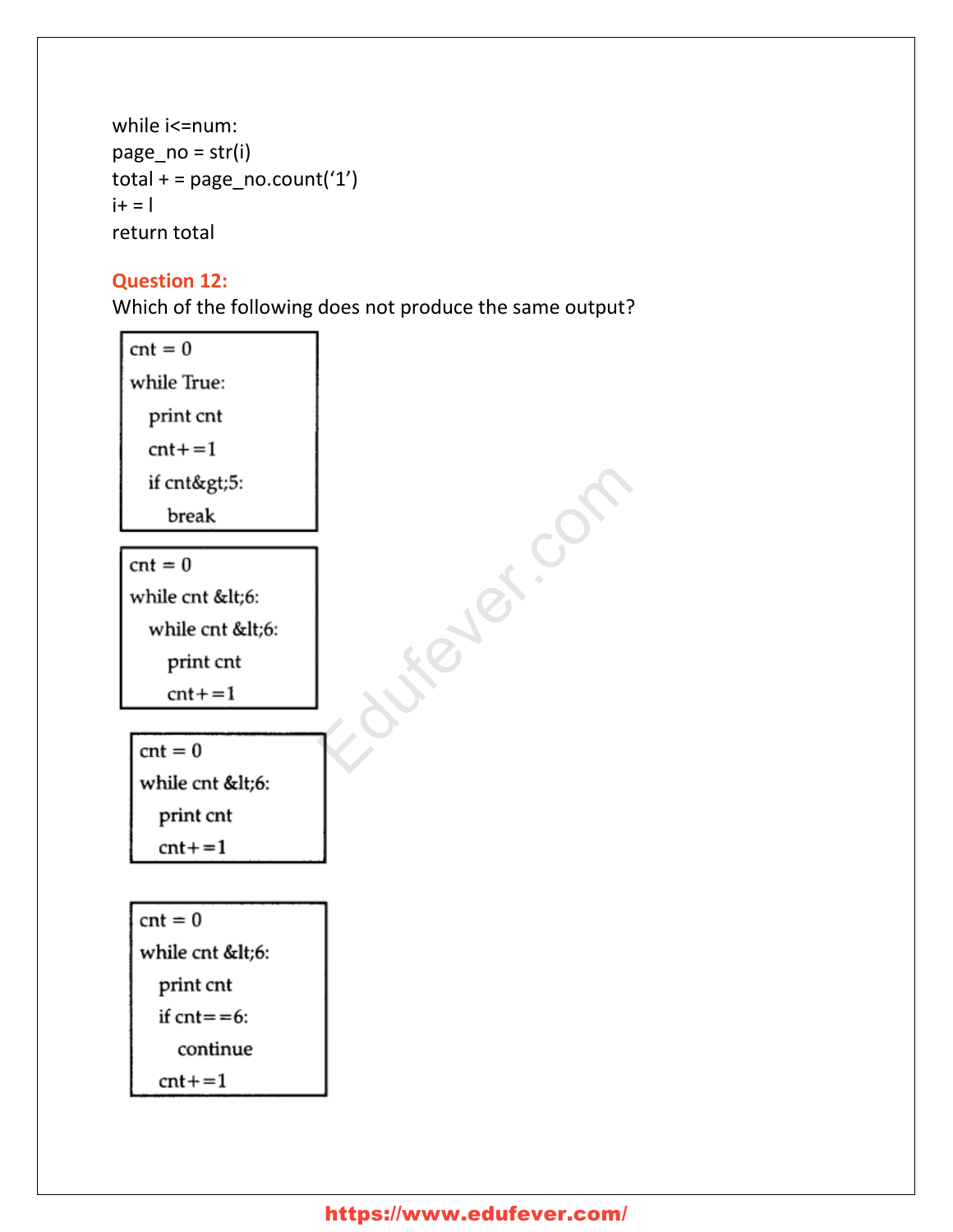### **Answer:**

All give the same output.

# **Question 13:**

Create a function factorial(x) that takes an integer and returns the product of all the positive integers less than or equal to n.

# **Answer:**

```
def factorial(num):
product =1
i = numwhile i > 0:
product *=i
i=-return product
```
# **Question 14:**

Create a function doubleFactorial(n) that takes an odd integer and returns the product of all odd values upto the value n (where n=2k-l). leFactorial(n) that takes an odd integeres upto the value n (where n=2k-l).

### **Answer:**

```
def doubleFactorial(num):
product = 1i = 0k = 0while k <num:
k = 2 * i + lproduct * = ki + 1return product
```
# **Question 15:**

Create a function that computes the approximation of pi, based on the number of iterations specified, pi can be computed by 4\*(l-l/3+l/5-l/7+l/9-…).

# **Answer:**

```
def piApprox(num):
i = 1pi = 0while i<=num:
#set 'while' termination condition
```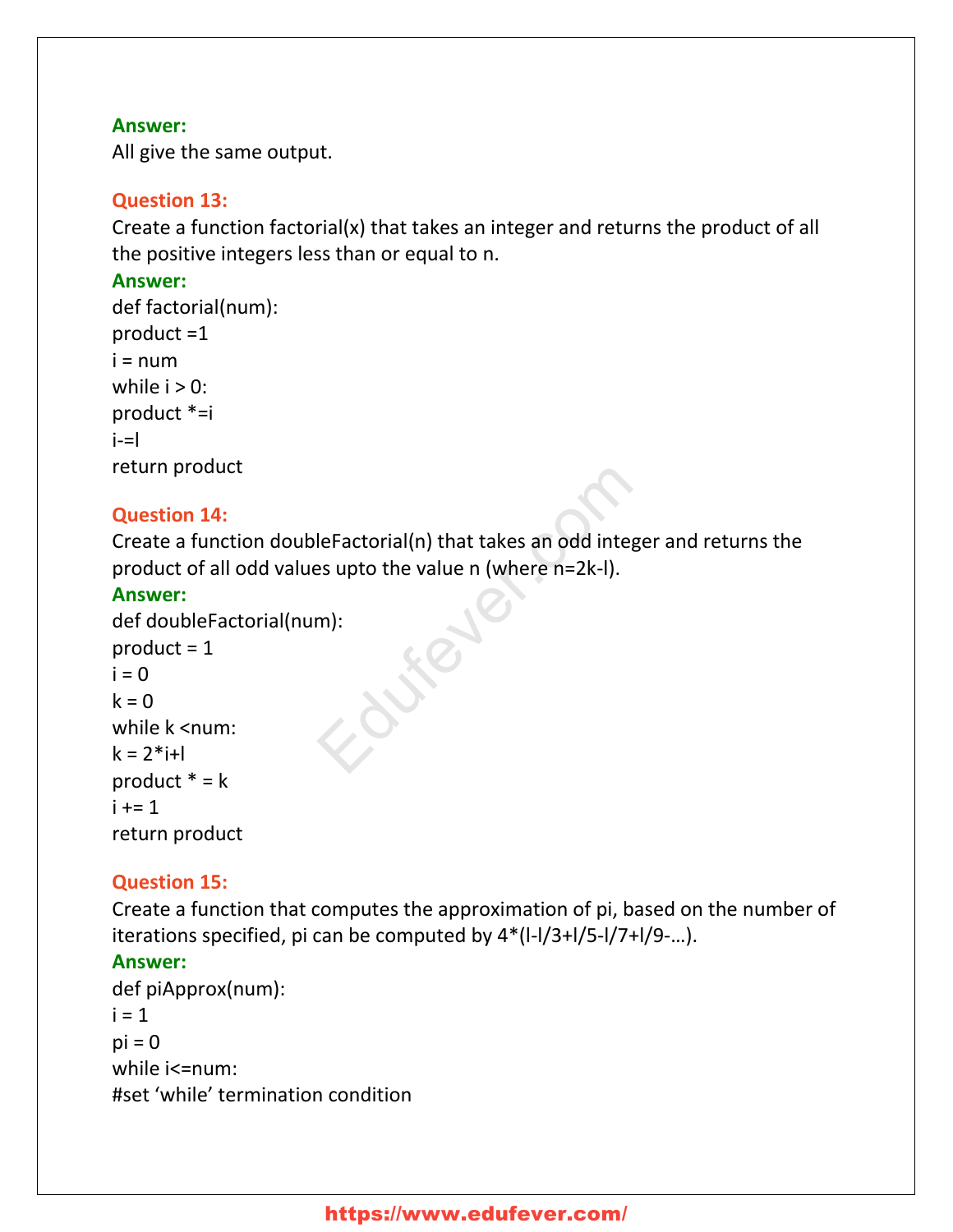```
pi +=((4/float(2<sup>*</sup>i-l)n-l)**(i+l))#compute the ith term of the series
i+=l # update i
return pi
```
### **Question 16:**

```
What gets printed?
country counter = \{\}def addone(country):
if country in country_counter:
country_counter[country] += 1else:
country_counter[country] = 1
addone('China')
addone('Japan')
addone('china')
print len(country_counter)
Answer:
```

```
3
```
### **Question 17:**

```
What gets printed?
namesl = ['Amir', 'Barry', 'Chales', 'Dao']
if 'amir' in namesl:
print 1
else:
print 2
Answer:
2
                               Zuer.com
```
### **Question 18:**

```
What gets printed?
x = 0v = 1a = \text{cmp}(x, y)if a < x:
print "a"
elif a = x:
```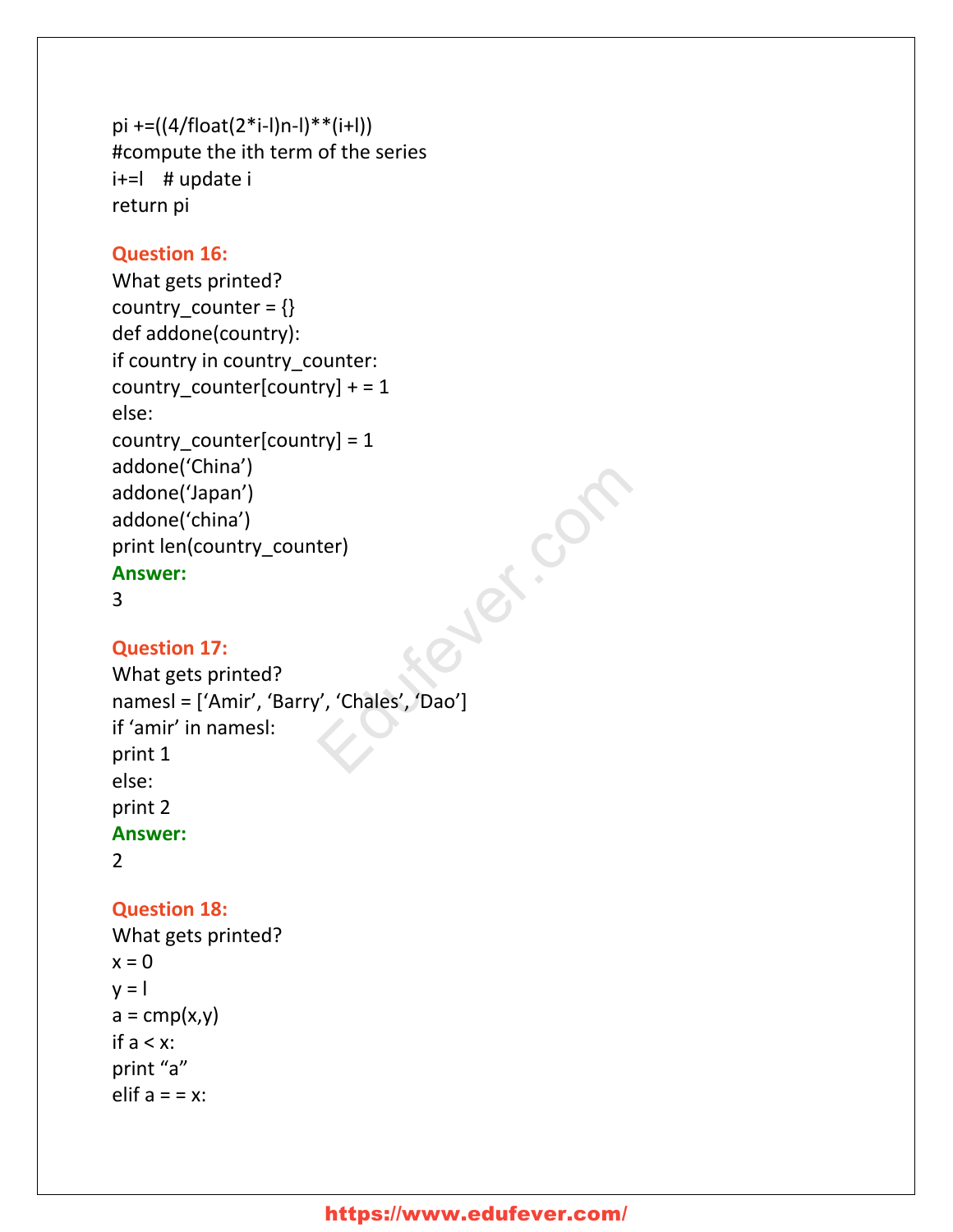```
print "b"
else:
print "c"
Answer:
```
a

# **Question 19:**

What gets printed ?  $x = 1$  $y = 2''$  $z = 3$  $sum = 0$ for  $i$  in  $(x,y,z)$ : if isinstance(i, int):  $sum + i$ print sum **Answer:**

4

# **Long Answer type Questions [4 mark each]**

# **Question 1:**

Explain Flow Diagram of "for loop" **Answer:**

If a sequence contains an expression list, it is evaluated first. Then, the first item in the sequence is assigned to the iterating variable iterating\_var. Next, the statements bloc is executed. Each item in the list is assigned t iterating var, and Example 2014<br>
Educations (4 mark each<br>
Fail of the interversion of the interversion of the interversion of the interversion of the interversion of the state<br>
Expecting the interversion of the interversion of the interversi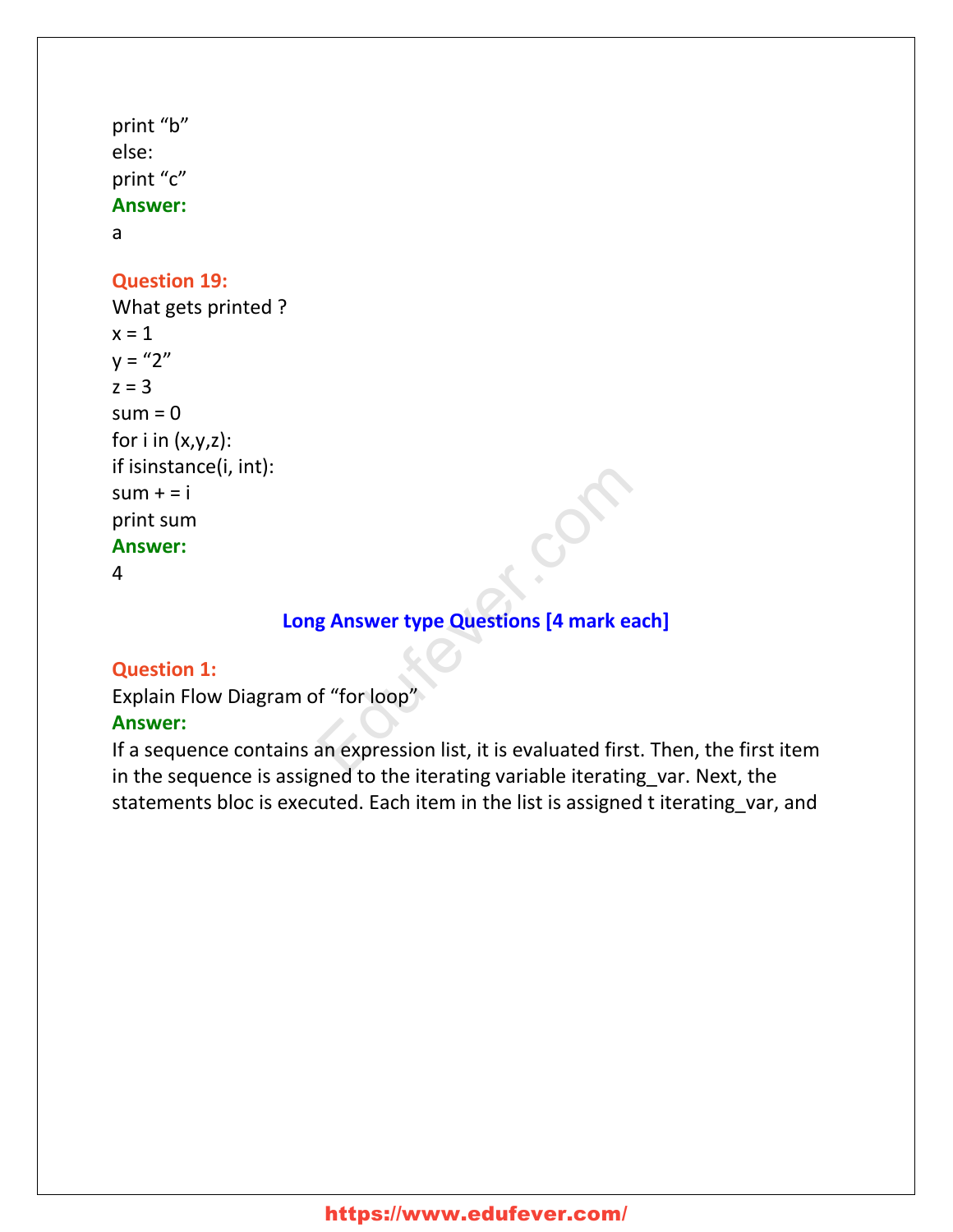

# **Question 2:**

Write an example to illustrates the combination of an else statement with a for statement

# **Answer:**

The following example illustrates the combination of an else statement with a for statement that searches for prime numbers from 10 through 20.

# !/usr/bin/python

for num in range(10,20):

#to iterate between 10 to 20

for i in range(2,num):

#to iterate on the factors of the number

if num% $i = 0$ :

#to determine the first factor

j=num/i

#to calculate the second factor

print '%d equals %d \* %d' % (num,i,j)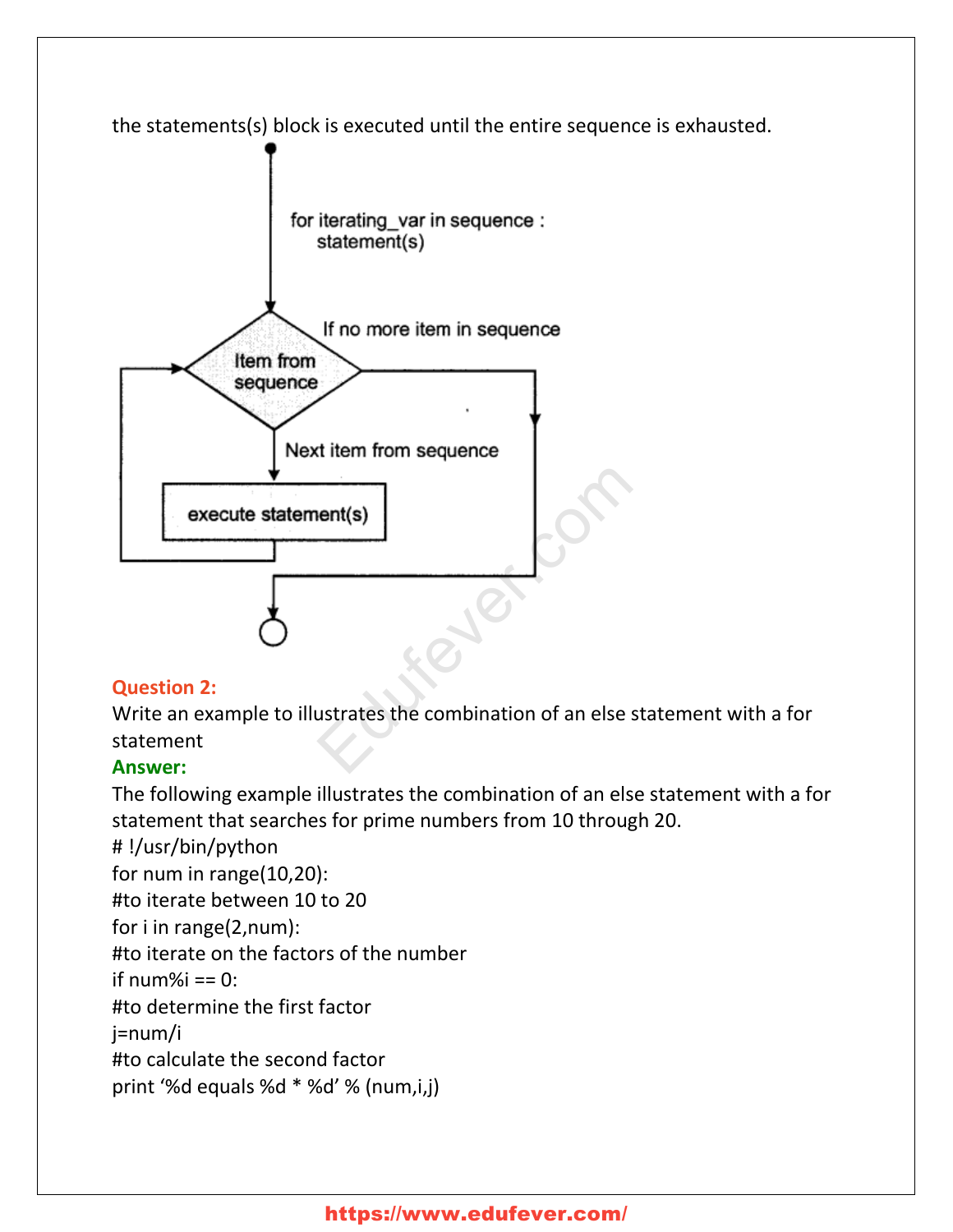break #to move to the next number, the #first for else: # else part of the loop print num, 'is a prime number' **When the above code is executed, it produces following result :** 10 equals 2\*5 11 is a prime number 12 equals 2\*6 13 is a prime number 14 equals  $2*7$ 15 equals 3\*5 16 equals 2\*8 17 is a prime number 18 equals 2\*9 19 is a prime number **Question 3:** Write a program to explain "for loop" **Answer:** #!/usr/bin/python for letter in 'Python': # First Example print 'Current Letter :', letter fruits = ['banana', 'apple', 'mango'] for fruit in fruits: # Second Example print 'Current fruit :', fruit print "Good bye!" **When the above code is executed, it produces following result:** Current Letter : P Current Letter : y Current Letter : t Current Letter : h Current Letter : o Current Letter : n Current fruit : banana Current fruit : apple ed.com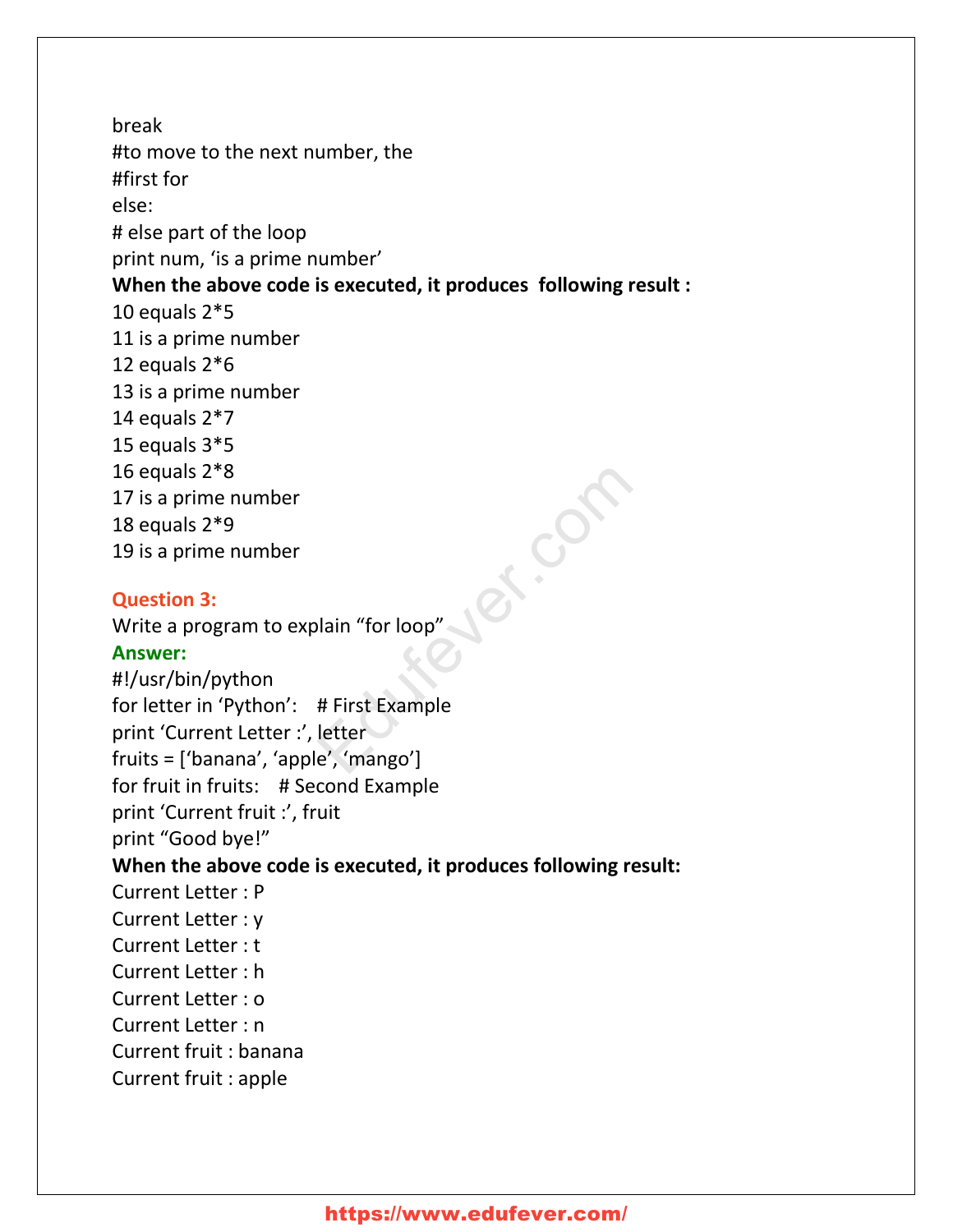Current fruit : mango Good bye!

### **Question 4:**

Create a function that takes in a positive integer and return a list of prime numbers. A prime number is only divisible by 1 and itself.

### **Answer:**

```
def primeNumbers(num):
primes = [ ]i = 2# iterates through range from 2 to
num(inclusive)
while i< =num:
# add 'while' condition
k = 2is Prime = True
# check if prime number
while k<i: # add'while'condition
if i%k == 0:
isPrime = False
k+ = 1 # update k
if isPrime = =True:
primes.append(i)
i+ = 1 # update i
return primes
                           Liewer.com
```
# **Question 5:**

Create a function that takes in a positive number and return 2 integers such that the number is between the squares of the 2 integers. It returns the same integer twice if the number is a square of an integer.

# **Answer:**

```
import math
def sqApprox(num):
i = 0minsq = 0 # set lower bound
maxsq = math.ceil(num'l'num)
# set upper bound
while i< maxsq :
```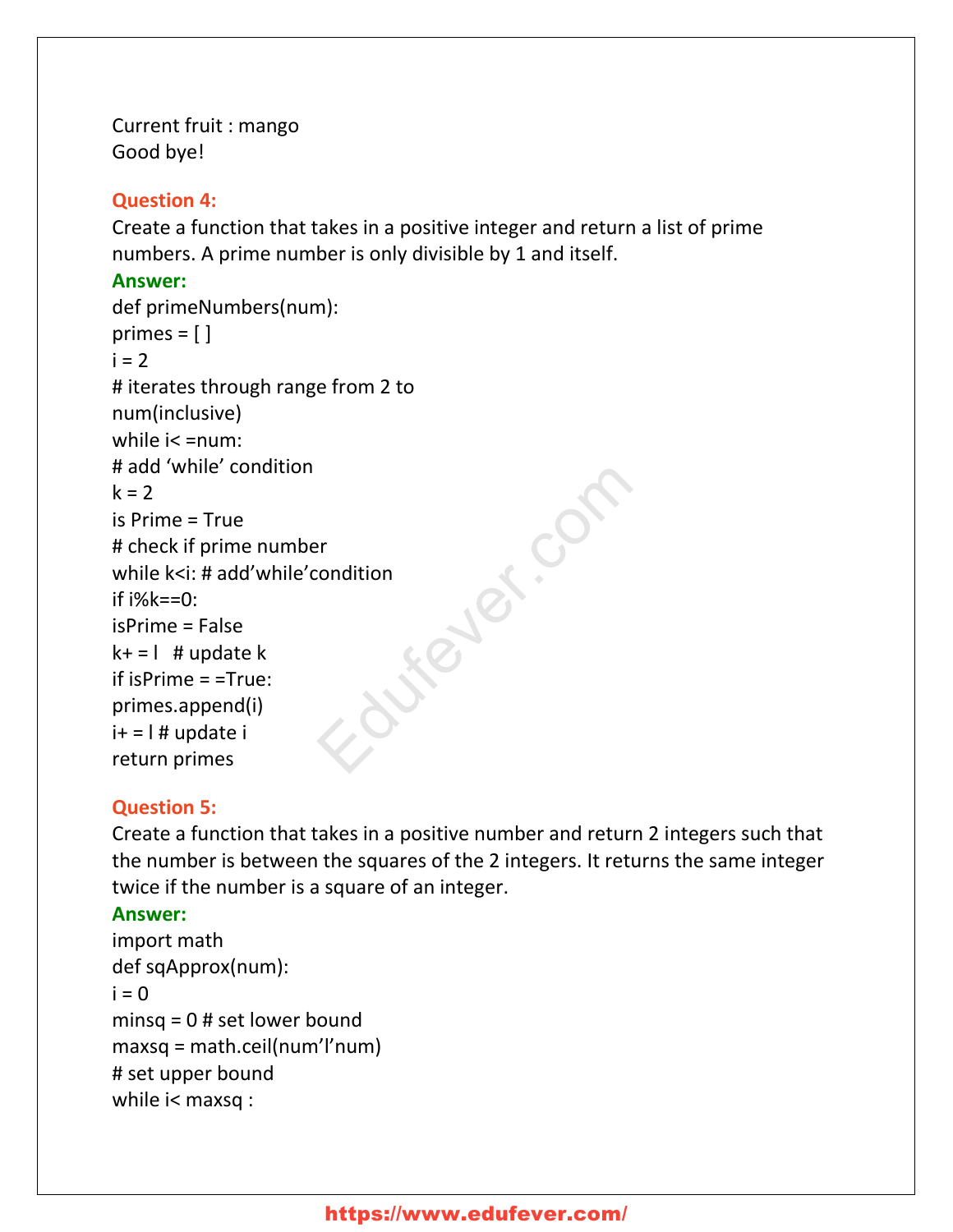```
# set 'while' termination condition
if i*i< =num and i>minsq:
# complete inequality condition
minsq = iif i^*i = num and i<maxsq:
# complete inequality condition
max<sub>g</sub> = ii+=l
# update i so that 'while' will terminate
return (minsq, maxsq)
```
# **Question 6:**

Write a function estimatePi( ) to estimate and return the value of pi based on the formula found by an Indian Mathematician Srinivasa Ramanujan. It should use a while loop to compute the terms of the summation until the last term is smaller than le-15. The formula for estimating pi is given below : Gradian Mathematician Srinvasa Ramanu<br>the terms of the summation until the l<br>a for estimating pi is given below :<br> $\frac{3+26390*K}{369^{4*}k}$ <br>I of k.

where k! is the factorial of k.

### **Answer:**

```
import math
def factorial(n):
if n = 0:
return 1
else:
return n * factorial(n-l)
```

```
def series_term(k):
a=factorial(4*k)
b=(1103+26390*k)
c=factoriall(k)
d = c^* * 4e=396**(4*k)
return float(a'fb)/(d'l'e)
```

```
def estimatePi():
k=0final=0
```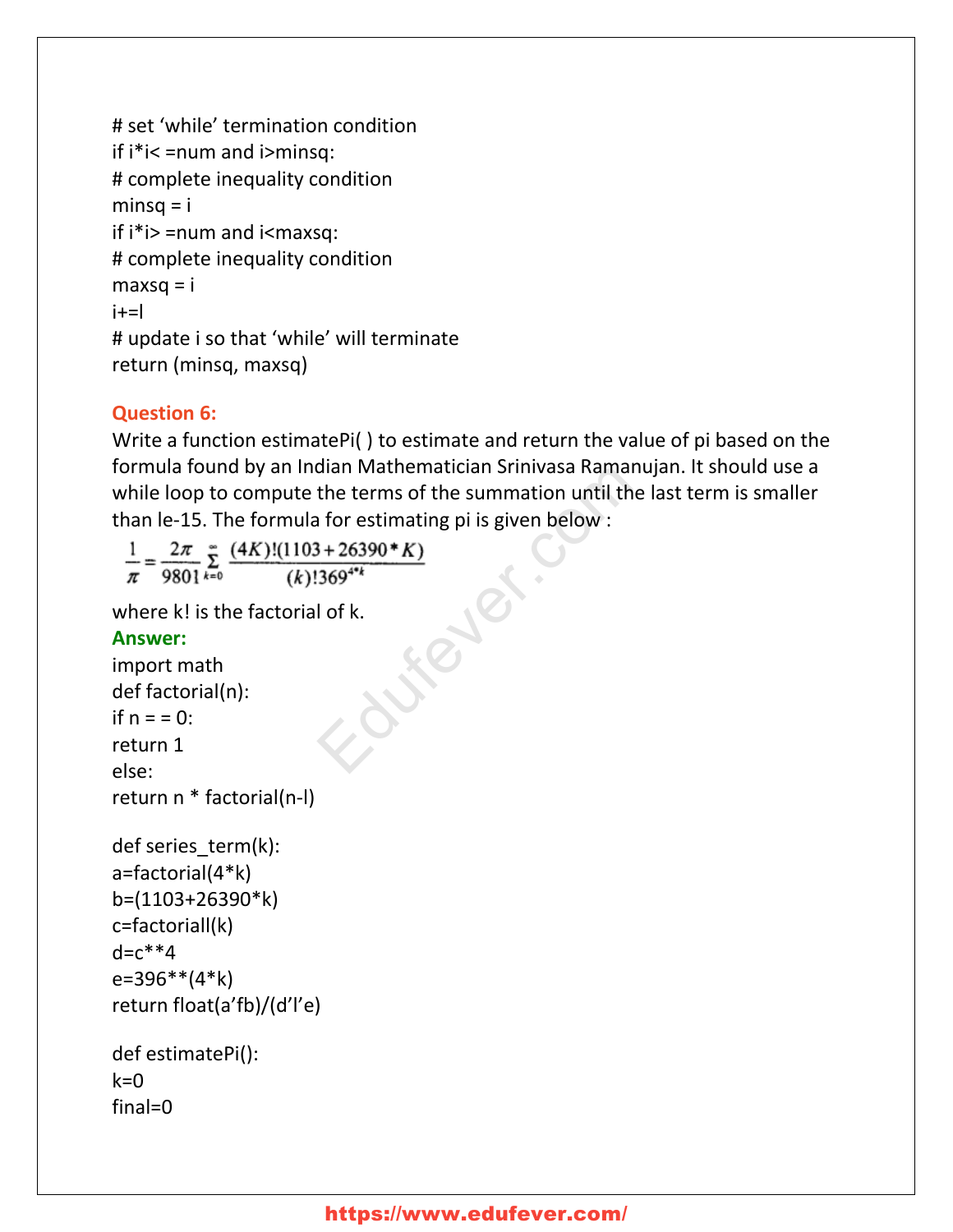```
while True:
term = series_t term(k)
final + = term
k+1if term < 1.0e-15:
break
f=2*math.sqrt(2)/9801
pi = 1.0/(final * f)return pi
```
### **Question 7:**

Given a positive integer, write a function that computes the prime factors that can be multplied together to get back the same integer.

### **Answer:**

```
def primeFactorization(num):
factors = [ ]lastresult = num
# 1 is a special case
if num == 1:
return [ ]
while True:
if lastresult == 1:
break
c = 2while True:
if lastresult % c = 0:
break
c += 1factors.append(c)
lastresult/= creturn factors
                        Engeland.
```
# **Question 8:**

The smallest common multiple of two or more numbers is called the lowest common multiple (LCM). Given a list of integers, find the lowest common multiple.

### **Answer:**

def LCM(nums):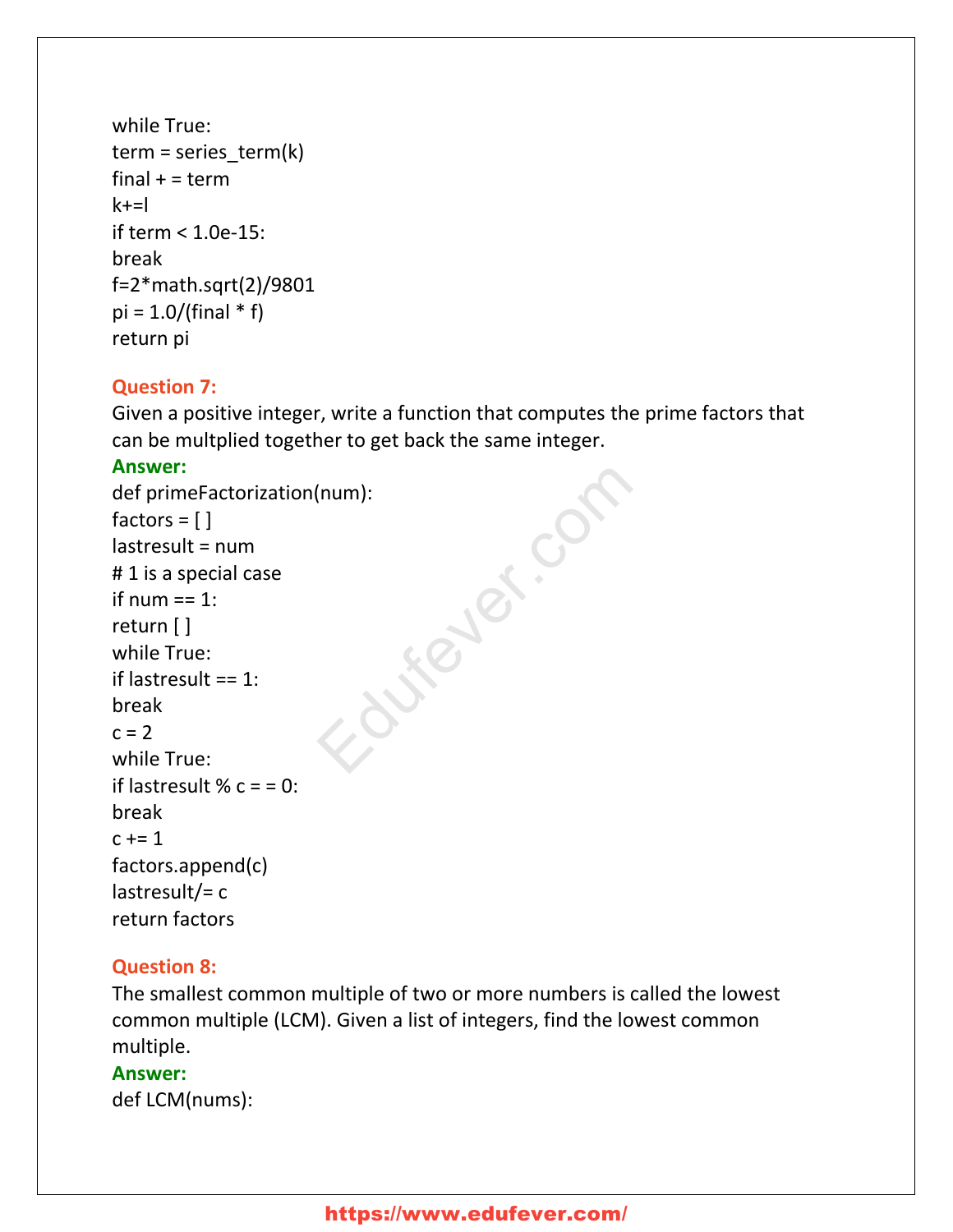nums.sort() biggest=nums[-l] multiplier=1 while sum([(multiplier' | , biggest)%num for num in nums])!=0: multiplier  $+ = 1$ return biggest\*multiplier

# **Question 9:**

Write a program to explain "if statement" **Answer:** # !/usr/bin/python var1=100 if var1: print "1-Got a true expression Value" print var1 else: print " 1-Got a false expression value" print var1 var2=0 if var2 : print "2-Got a true expression value" print var2 else : print "2-Got a false expression value" print var2 print "Good bye!" **When the above code is executed, it produces following result:** 1- Got a true expression value 100 2- Got a false expression value 0 Good bye! Education

# **Question 10:**

Explain "elif statement" with example.

# **Answer:**

elif statement : The elif statement allows you to check multiple expressions for truth value and execute a block of code as soon as one of the conditions evaluates to true. Like the else, the elif statement is optional. However, unlike else , for which there can be at most one statement, there can be an arbitrary number of elif statements following an if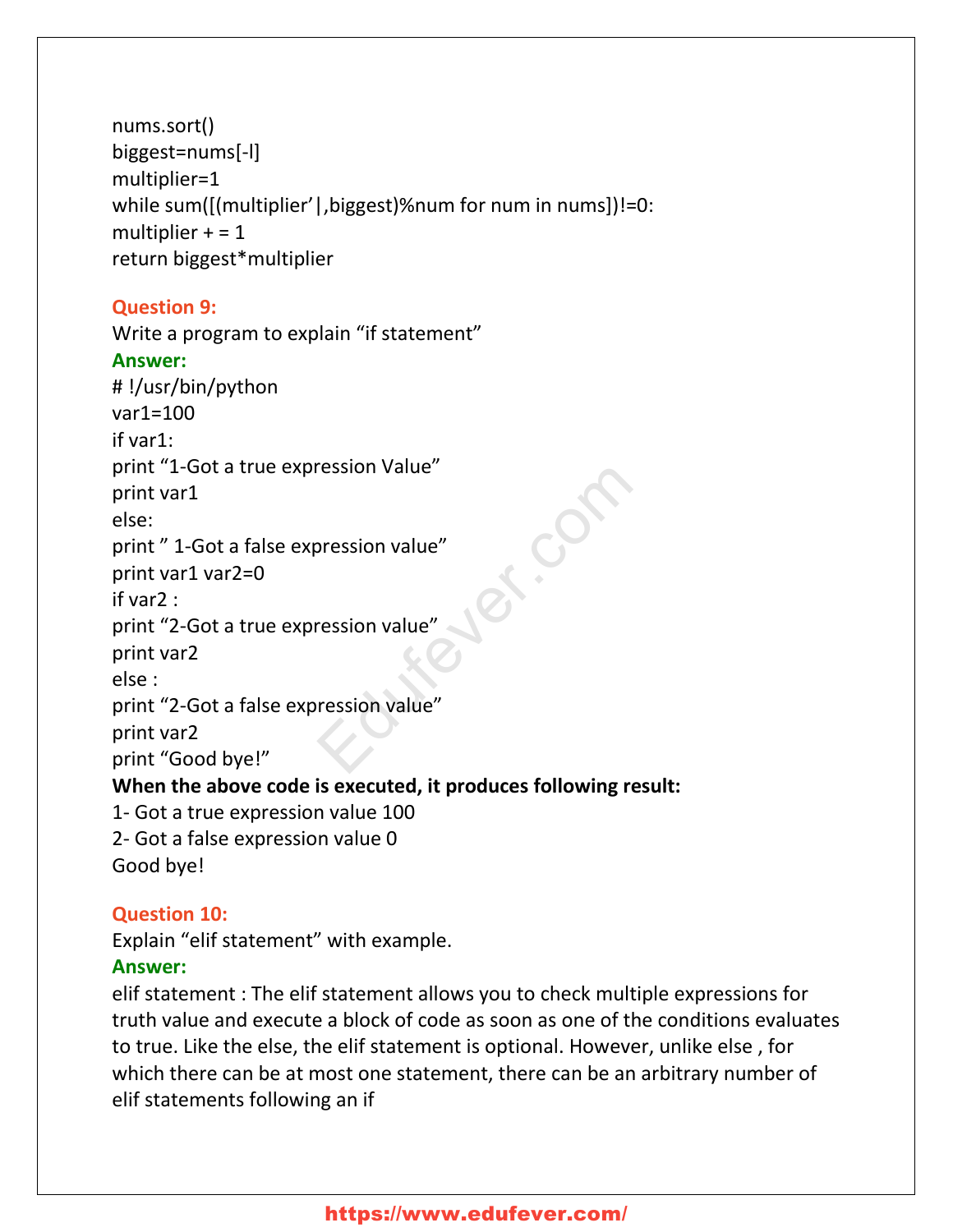```
The syntax of the if…elif statement is
If expression1 :
statement (s)
elif expression2 :
statement(s)
elif expression3 :
statement(s)
else:
statement(s)
Example
# !/usr/bin/py thon
var=100
if var = 200 :
print "1-Got a true expression value"
print var
elif var==150:
print "2-Got a true expression value"
print var2
elif var ==100:
print "3-Got a true expression value"
print var
else:
print "4-Got a false expression value"
print var
print "Good bye!"
when the above code is executed, it produces the following output :
3- Got a true expression value
100
Good bye !
                                         Principal
```
# **Question 11:**

Explain nested if—–else statement

### **Answer:**

There may be a situation when you want to check for another condition after a condition resolves to true. In such a situation, you can use the nested if construct. In a nested if construct, you can have an if…elif…else construct inside another if…elif… else construct.

### **Syntax:**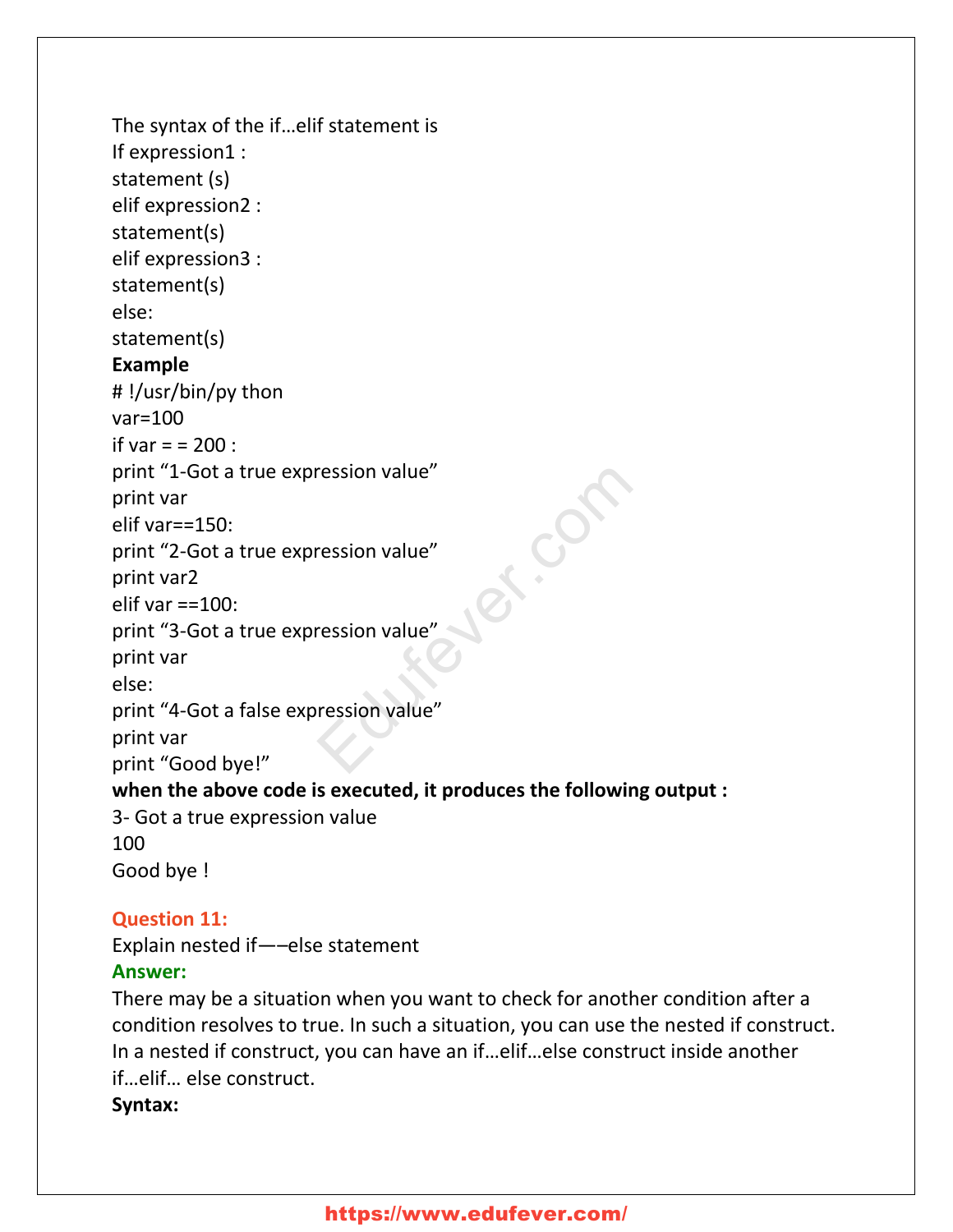```
The syntax of the nested if…elif…else construct may be:
if expression1:
statement(s)
if expression2:
statement(s)
elif expression3:
statement(s)
else
statement(s)
elif expression4: statement(s) else:
statement(s)
Example:
# !/usr/bin/python if var < 200:
print "Expression value is less than 200"
if var==150:
print "=150"
elif var = =100:
print "=100"
elif var ==50:
print "=50"
elif var < 50 :
print "Expression value is less than 50"
else :
print "Could not find true expression"
                                        ex.com
```
# **Question 12:**

Explain while loop in Python programming language.

# **Answer:**

The syntax of a while loop in Python programming language is while expression :

statement(s)

Here statement(s) may be a single statement or a block of statements. The condition may be any expression, and true is any nonzero value. The loop iterates while the condition is true.

When the condition becomes false, program control passes to the line immediately following the loop. In Python, all the statements indented by the same number of character spaces after a programming construct are considered to be part of a single block of code. Python uses indentation as its method of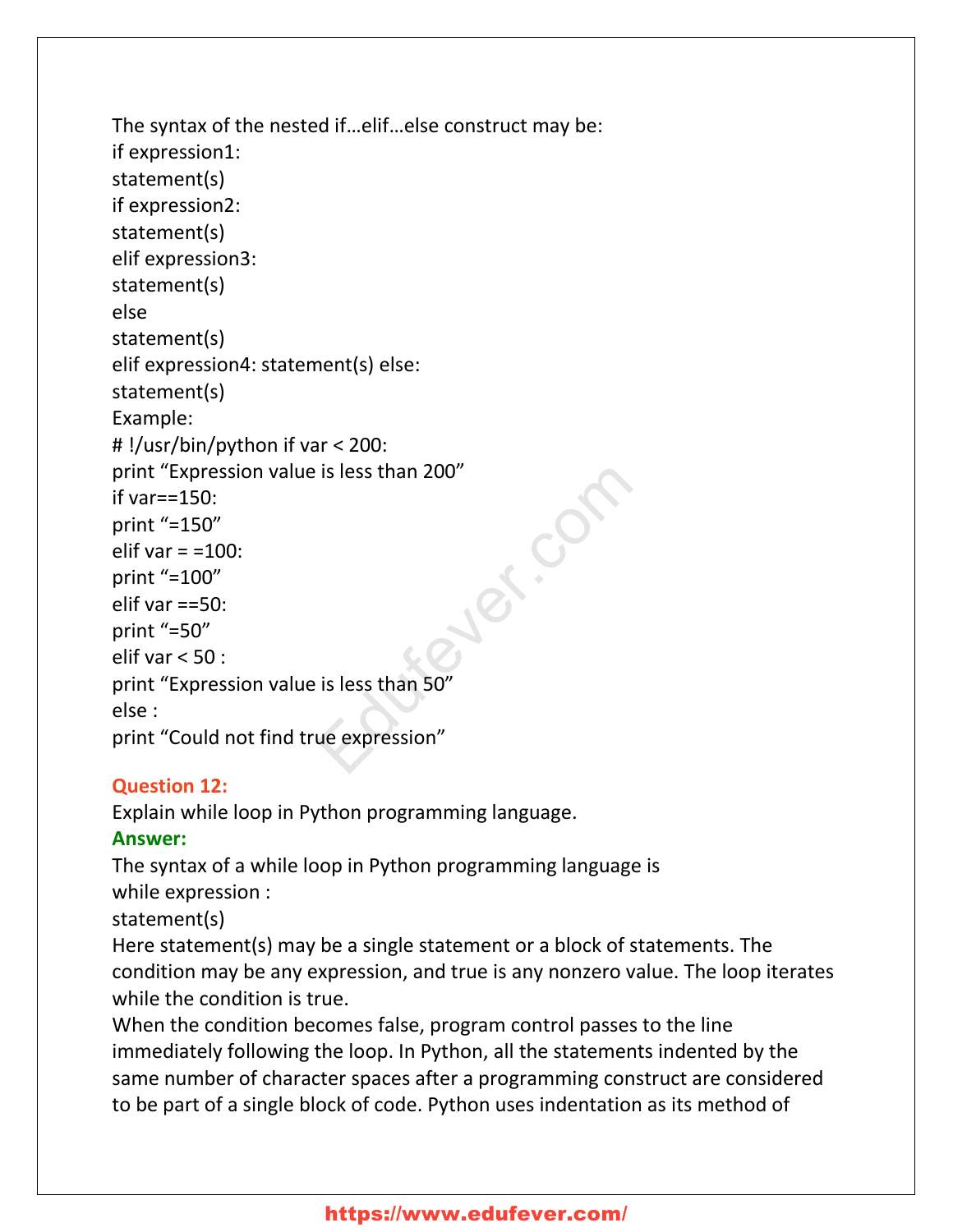grouping statements. **Example** # !/usr/bin/python count=0 while (count < 9): print 'The count is:',count count=count +1 print "Good bye!" **OUTPUT** The count is: 0 The count is: 1 The count is: 2 The count is: 3 The count is: 4 The count is: 5 The count is: 6 The count is: 7 The count is: 8 Good bye!

### **Question 13:**

Explain loops in Python language with diagram.

# **Answer:**

There may be a situation when you need to execute a block of code several number of times. In general statements are executed sequentially: The first statement in a function is executed first, followed by the second,and so on. Programming languages provide various control structures that allow for more complicated execution paths.

Education

A loop statement allows us to execute a statement or group of statements multiple times and following is the general from of a loop statement in most of the programming languages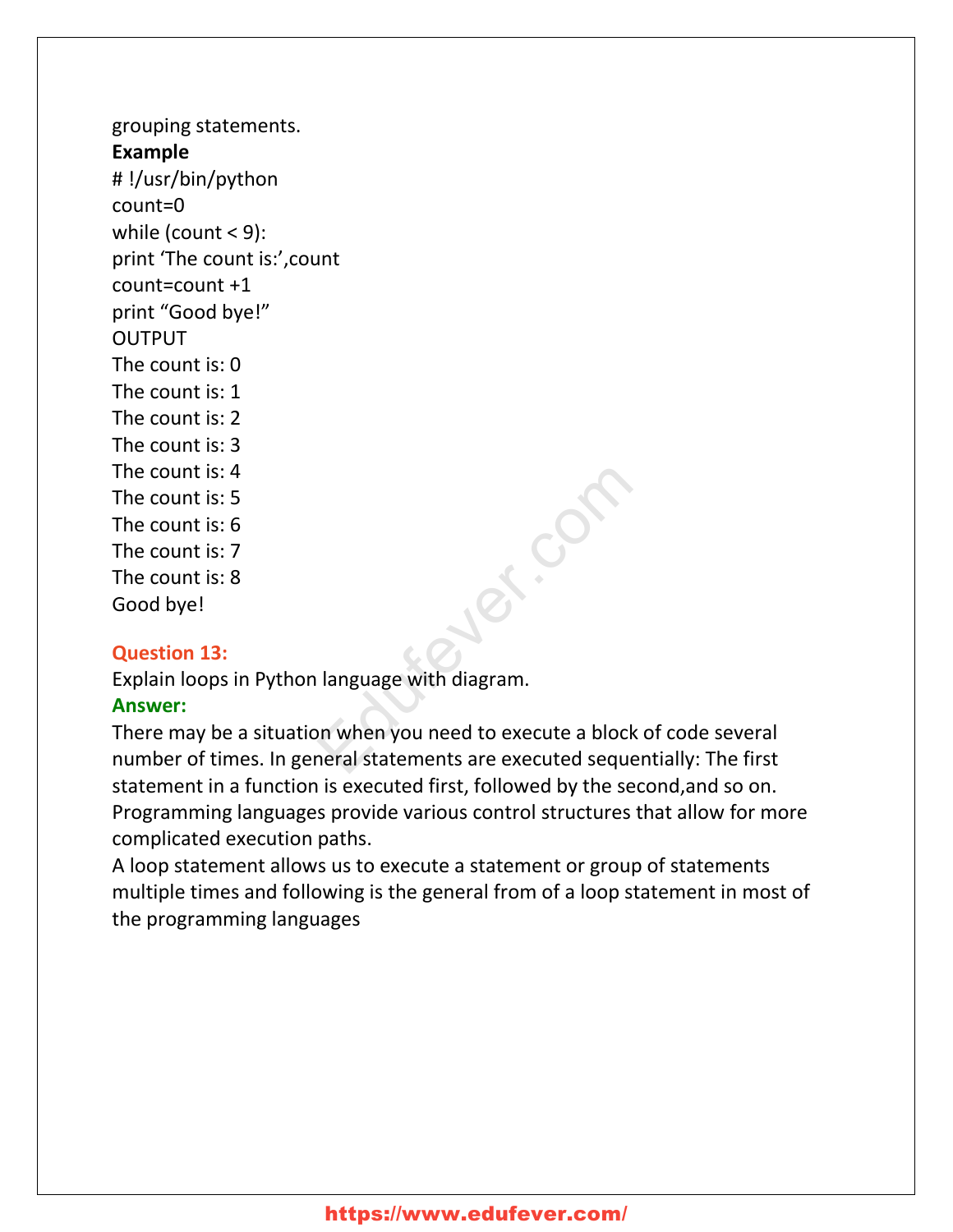

Python programming language provides

following types of loop to handle looping requirements.

**while loop :** Repeats a statement or group of statements while a given condition is true. It tests the condition before executing the loop body.

**for loop :** Execute a sequence of statements multiple times and abbreviates the code that manages the loop variable.

**nested loops :** You can use one or more loop inside any another while, for or do..while loop.

# **Question 14:**

Explain Decision making structure with diagram.

# **Answer:**

Decision making structures require that the programmer specify one or more conditions to be evaluated or tested by the program, along with a statement or statements to be executed if the condition is determined to be true, and optionally, other statements to be executed if the condition is determined to be false.

Following is the general from of a typical decision making structure found in most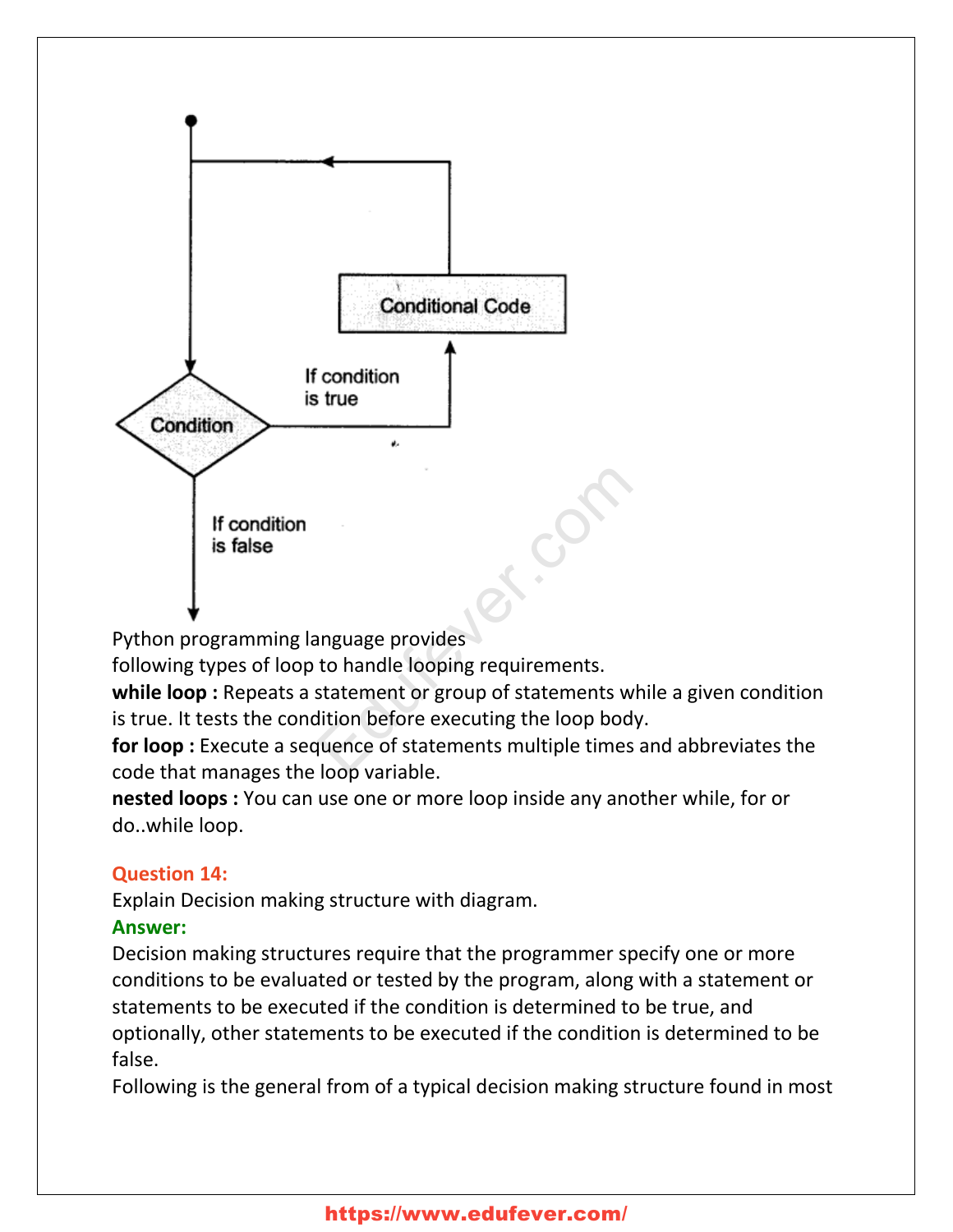

Python programming language assumes any non-zero and non null values as true and if it is either zero or null then it is assumed as false value. Python programming language provides follo-wing types of decision making statements.

| <b>Statement</b> | <b>Description</b>                                                                     |
|------------------|----------------------------------------------------------------------------------------|
| if statements    | An if statement consists of a boolean expression followed by one<br>or more statements |
| ifelse           | An if statement can be followed by an optional else                                    |
| statements       | statement, which executes when the boolean expression is false                         |
| nested if        | You can use one if or else if statement inside another if or else if                   |
| statement        | statement(s)                                                                           |

# **Question 15:**

Write a function to print the Fibonacci Series upto input limit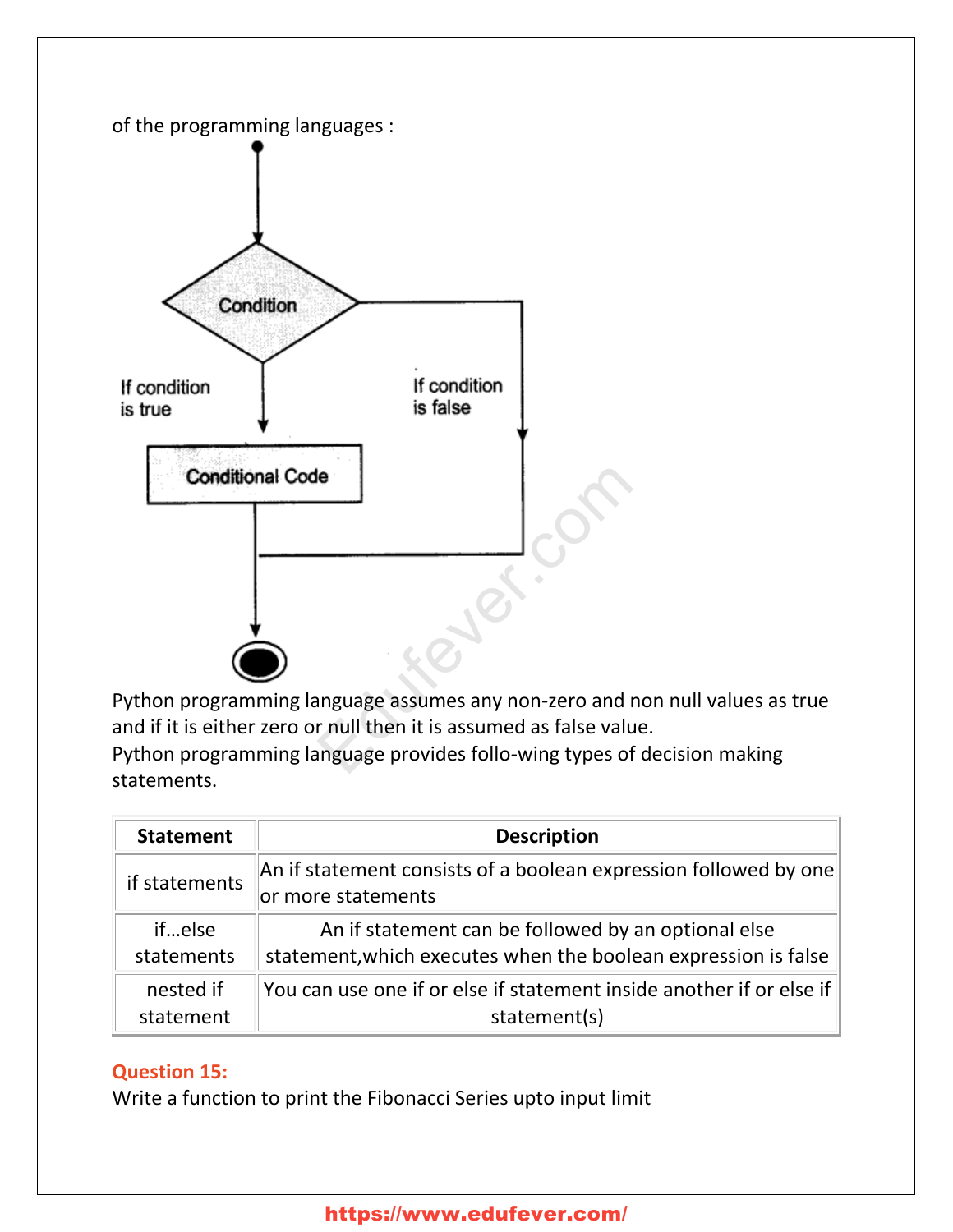### **Answer:**

```
def fibonacci (num)
if (num = = 0):
return 0
elif (num = = \pm 1):
return 1
else :
return fibonacci (num-1) + fibonacci
(num-2)
cal = input ("Enter the input limit")
print fibonacci (val)
```
# **Question 16:**

Print all multiples of 13 that are smaller than 100. Use the range function in the following manner : range (start, end, step) where 'Start' is the starting value of the counter, 'end' is the end value and 'step' is the amount by which the counter is increased each time. That are smaller than 100. Ose the rar<br>ge (start, end, step) where 'Start' is the<br>e end value and 'step' is the amount by<br>tiples of 13 smaller than 100 for count<br>while loop that asks the user for a num<br>umber to zero.

### **Answer:**

# program to print multiples of 13 smaller than 100 for counter in range  $(13,100,13)$ :

print counter

# **Question 17:**

Write a program using while loop that asks the user for a number, and prints a countdown from that number to zero.

# **Answer:**

```
num = input ("Enter the number")
while (num > = 1) :
print ("num = ", num)
num - num-1print ("Finish")
```
# **Question 18:**

Using random module, Simulate tossing a coin N times.

# **Answer:**

N = input ("Number of tossing a coin") from random import choice heads  $= 0$  $tails = 0$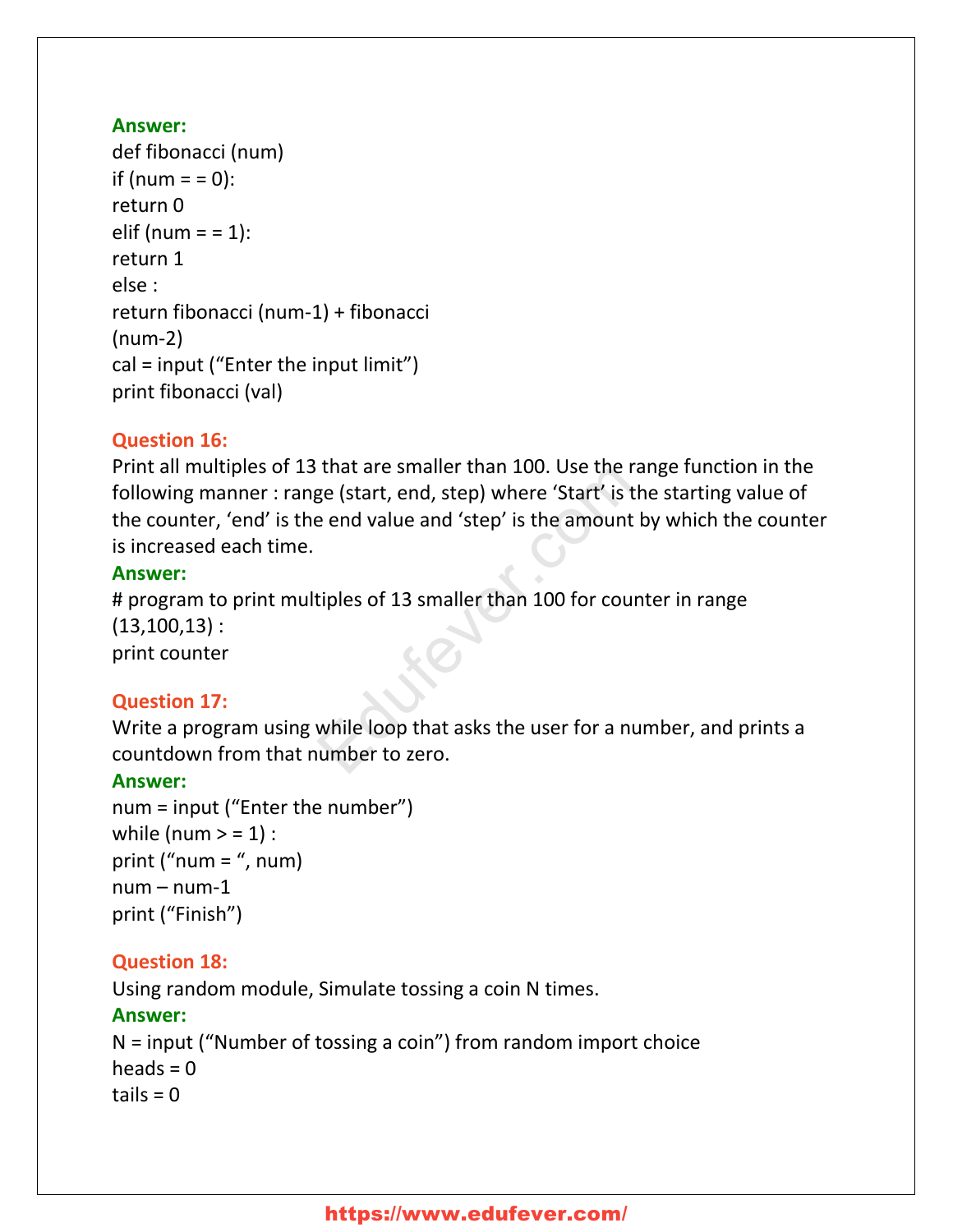```
coin = ['head', 'tail']for n in range (N) :
toss = choice (coin)
if toss = 'head' :
heads = heads +1if toss = = 'tail' :
tails = tails +1print ('Heads:', heads)
print ('Tails:', tails)
```
### **Question 19:**

Write a program using a for loop, that calculates exponentials. Your program should ask for base and exp. value from user.

### **Answer:**

```
x = input ("Enter a base number")
y = input ("Enter a exp. number")
if y > 0 :
for x in range (y) :
x = x^* xelse
for x in range (y) :
x = 1/x * xprint x
                               Febr.com
```
# **Question 20:**

Following code is meant to be an interactive grade calculation script that converts from a percentage into a letter grade :

```
90 and above is A+,
80-90 is A,
60-80 is A-,
and everything below is fail.
Write the program to display grade of a user ?
Answer:
grade = input ("Enter the grade percentage") if grade > = 90 :
print "Grade is A+" if 80 < = grade < 90 : print "Grade is A" elsif 60 < = grade : print
```

```
"Grade is A-" else grade < 60 :
```

```
print "You are fail"
```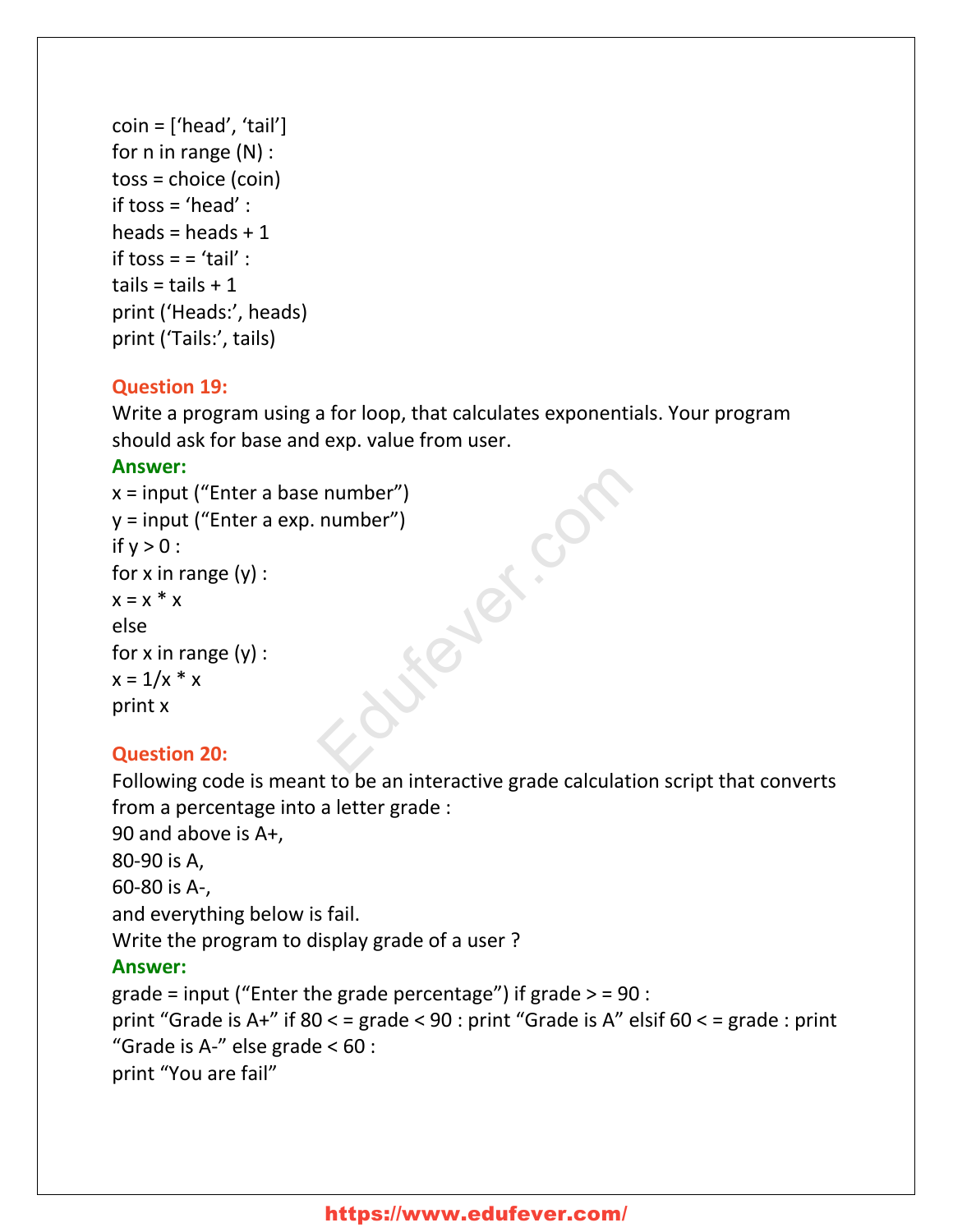### **Question 21:**

Write a Python script to read an integer > 1000 and reverse the number.

### **Answer:**

num = int (raw\_input("Enter an integer  $> 1000$  : "))  $tnum = num$ reverse  $= 0$ while tnum : digit = tnum %10 tnum = tnum  $/10$ reverse = reverse  $*$  10 + digit print "Reverse of", num, "is", reverse

# **Question 22:**

Write a Python script to generate divisors of a number.

# **Answer:**

num = int (raw\_input ("Enter an integer:"))  $mid = num/2$ print "The divisors of", num, "are:" for a in range  $(2, mid +1)$ : if num  $%a = 0$ : print a, else: print"End" Sigenerate divisors of a number.<br>
"Enter an integer:")<br>
num, "are:"<br>
1):

# **Question 23:**

Write a Python script that display first ten Mersenne numbers. Mersenne number are in the form of 2n-l.

# **Answer:**

def Mersenne (n): return 2\*\*n-1 print "First ten Mersenne numbers are :" for a in range  $(1,11)$ : print Mersenne (a)

# **Question 24:**

Write a Python script that display 20 Mersenne Prime Numbers ? **Answer:** def Mersenne (n):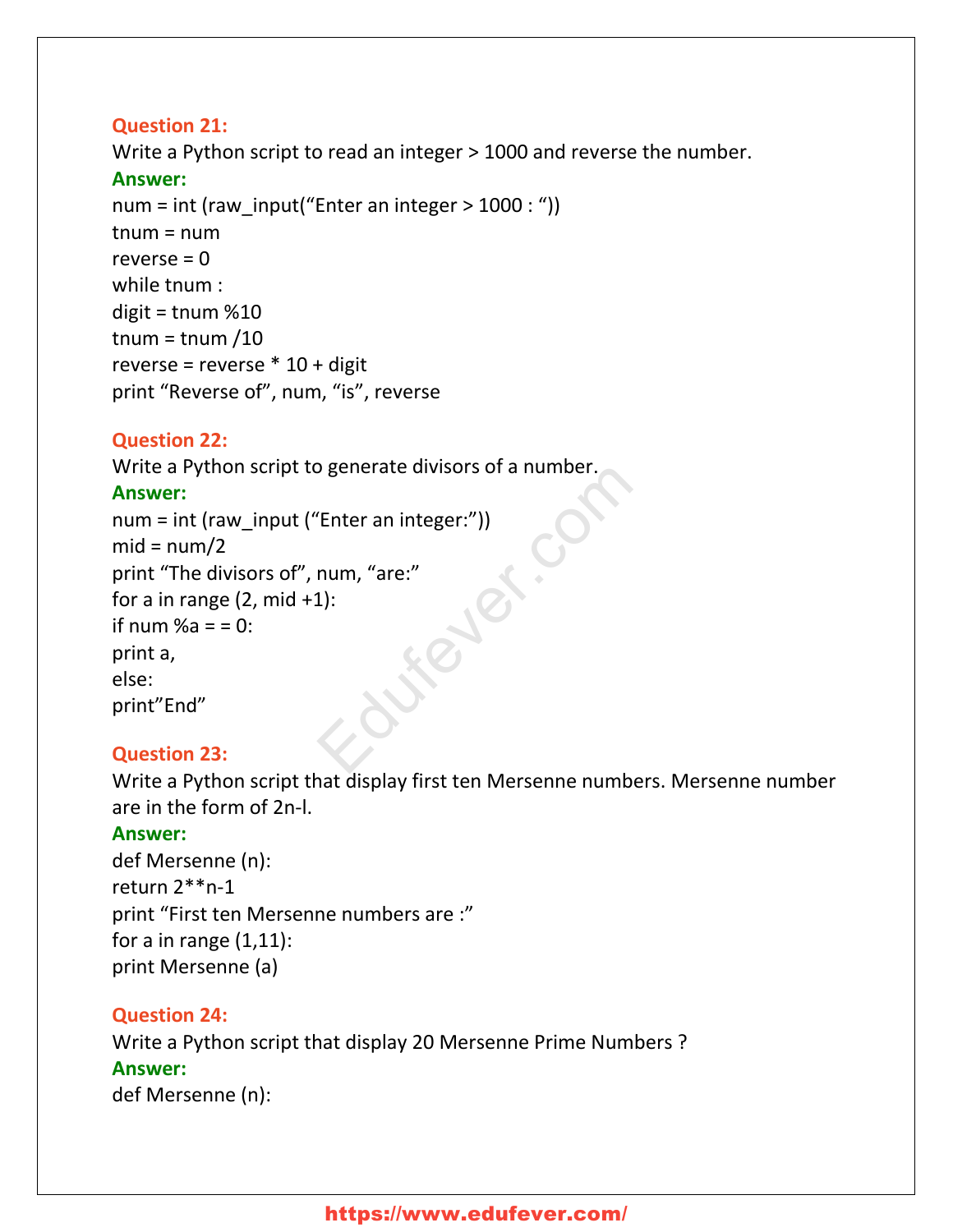```
return 2** n-1
def test prime (n):
mid = n/2 + 1for t in range (2, mid):
if n\%t = 0:
return false
else :
return true
print "20 Mersenne Prime Numbers are :"
for a in range (1,21):
number = Mersenne (a)
prime = test prime (number)
if prime :
print number, "Prime"
else :
print number
```
# **Question 25:**

Write a Python script to find sum of the series :  $s = 1 + x + x^2 + x^3 + \dots + x^n$ 

### **Answer:**

```
x = float (raw input ("Enter value of x :")
n = int (raw input ("Enter value of n :"))s = 0for a in range (n + 1):
s + = x^{**}aprint "Sum of series", s
                              o find sum of the series:<br>
F xn<br>
nter value of x :")<br>
ter value of n :"))
```
# **Question 26:**

Write Python script to print the following pattern:

- 1
- $1\quad3$
- $135$
- 1 3 5 7

# **Answer:**

```
for a in range (3,10,2) :
for b in range (1, a, 2):
```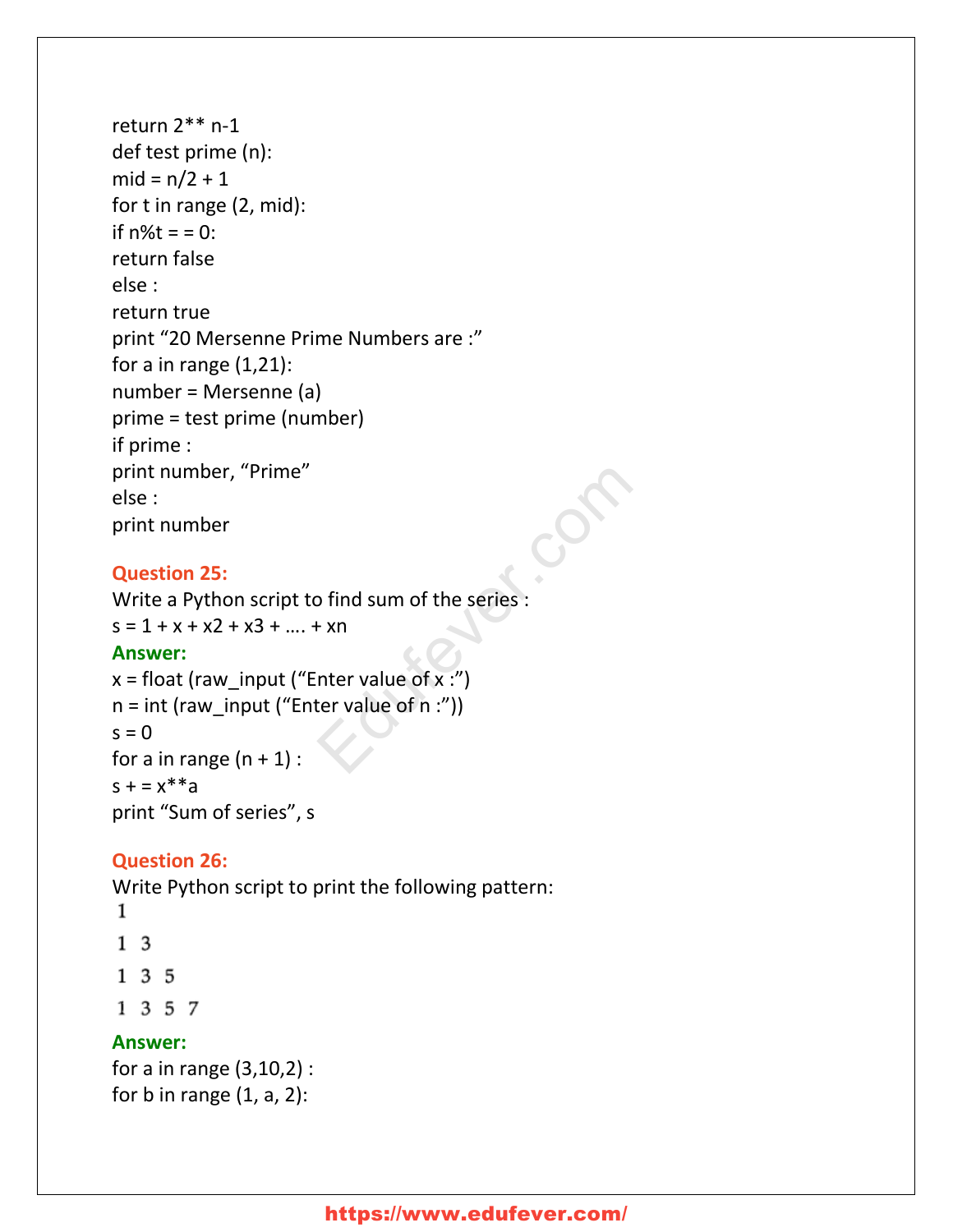print b, print

### **Question 27:**

Write Python script to print the following pattern

- 1
- $1\quad1$
- 1 1 1 1 1 1 1
- 1 1 1 1 1

# **Answer:**

 $n = 1$ for a in range (5) : print n  $n = n * 10 + 1$ 

# **Question 28:**

Write Python script to calculate sum of following series :  $s = (1) + (1+2) + (1+2+3) + ... + (1+2+3+...+n)$ 

# **Answer:**

```
sum 0
n = int (raw input ("Enter the value of n :")]
for a in range (2, n+2):
term = 0for b in range (1,1):
term + = bprint "Term", (a-1), ":", term
sum + = termprint "Sum of", n, "term is", sum
                             calculate sum of following series :<br>) +...+ (1+2+3+...+n)<br>ter the value of n :")]
```
# **Question 29:**

Write a Python program to check if a given number is an Armstrong number.

# **Answer:**

```
sum = 0n = int (raw_input ("Enter number")
n1 = nwhile (n > 0):
```